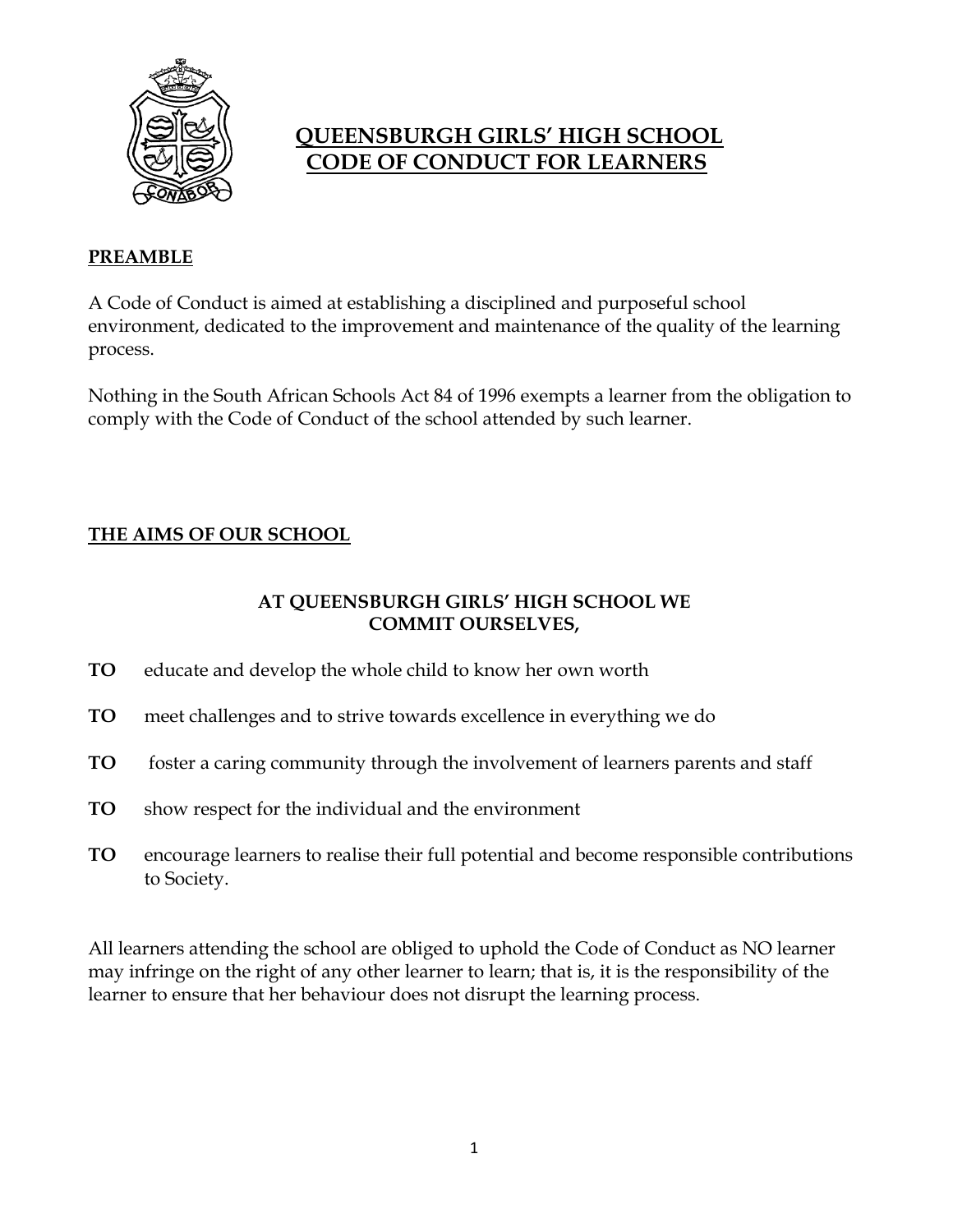## **1. REGULATIONS RELATING TO MATTERS REGARDING ATTENDANCE:**

- 1.1 School attendance is compulsory by law, and regular school attendance is a prerequisite for academic progress. The keeping of medical appointments, the buying of clothing or matters of a similar nature are not sufficient reasons for absence from school. No learner may be taken out of school before the end of a school term to go on holiday and permission cannot be granted for this.
- 1.2 Learners who have been absent from school must present an absentee note from their parents/guardian. This is compulsory. Staying at home for any other reason than illness is not acceptable. Absence from school for 3 days or more requires a doctors' certificate.
- 1.3 If the learner is absent it is her responsibility to obtain the notes and the work she has missed. She is to approach the teacher and arrange a date for her to write the test she has missed, or do the oral or practical work she has not done. If she does not do so there will be no marks available for the particular exercise or test.
- 1.4 School hours are 07h45 to 14h30 from Monday to Friday. Learners arriving late for school will receive detention. For security reasons, learners who arrive at school before 06h30 should have prior permission to do so from the school.
- 1.5 Learners may not leave school during school hours without prior permission from the Principal. A written request from the parent/guardian for the learners to leave during school hours must be given to the secretary. If permission is granted, an exeat will be handed to the learner which must be returned to the secretary after being signed by the parent, when the learner returns. Before leaving, and when she returns, the learner must report to the front office. All correspondence will be kept in the learner's file. Parents are requested not to make medical appointments for learners during school hours.

### **1.5.1 Procedure to follow if a learner is not well:**

If you are not well

- 1. No one is allowed to go to the sickroom before first break. If you are well enough to come to school, you should be able to last out the first three periods.
- 2. If unwell, you will not be allowed to go home until after first break.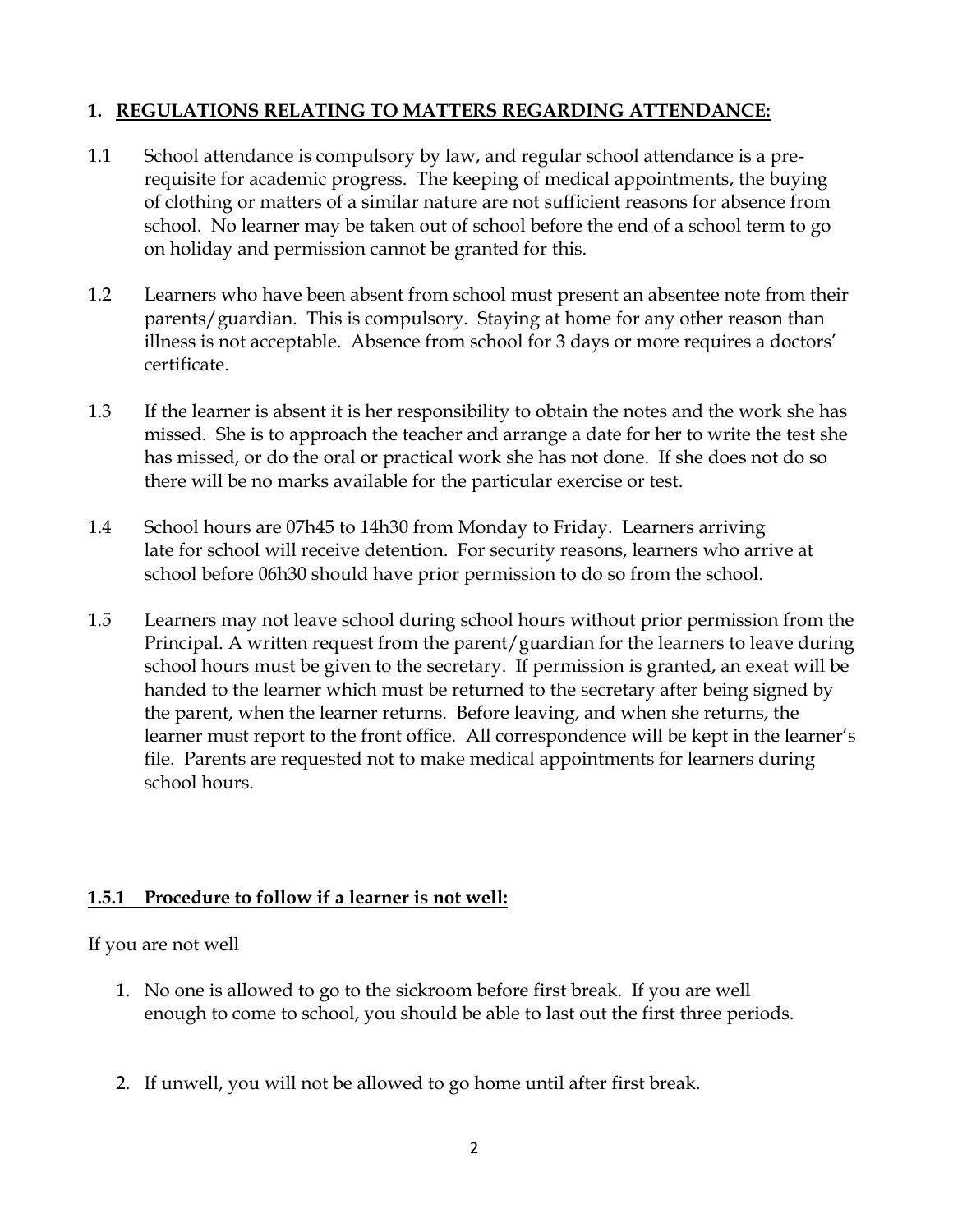If you are not well, ask your teacher who is presently teaching you to complete a sickroom form. This must be taken to the Grade Controller to do an assessment of your condition after first break and before 11h30. You will either be sent to the sickroom or back to class or one of your parents will be phoned to request permission for you to go home. If you are being sent home as a result of being very ill, an exeat form will be issued to you and must be signed by your home teacher.

Please do **NOT** phone your parents directly as the abovementioned form still needs to be filled out and the school needs to know who is ill and wants to go home.

Should you be given permission to lie down in the sick room, you will be allowed to spend only **ONE** period there. Please note that there is only one bed in the sickroom, so you might not always be able to lie down.

## **1.5.2 Procedure if you require and exeat:**

If you require an exeat:

- 1. Please bring a **WRITTEN** request from your parents, **BEFORE** school starts, to the front office.
- 2. You will be issued with an exeat form. When it is signed by your home teacher, bring it to the office for one of the secretaries to sign. You will return to your class and the front office will buzz your classroom when your parent has arrived to collect you.
- 3. You will **NOT** be allowed to leave without a letter from your parents.
- 4. Please make sure that your parents are aware of the abovementioned procedure and that they do not just arrive at school to take you out, as they will then have quite a long wait while the necessary procedure is being followed.
- 5. All exeat forms must be signed by your parents and returned to school.
- 1.6 Learners who are disruptive in class, and who are preventing effective teaching, will be asked to leave the classroom. They will be required to catch up any missed work within a week. (Refer to regulation 4(i) of the Schools' Act.)
- 1.7 Truancy is a serious offence and will be punished by making up lost time after school.
- 1.8 Regular lateness for school will be punished and the number of days that a learner has been late for school will be noted in reports.
- 1.9 Learners who are away from school for more than 25% of the time without medical certificates or valid reasons and who are past the compulsory school attendance age may be de-registered.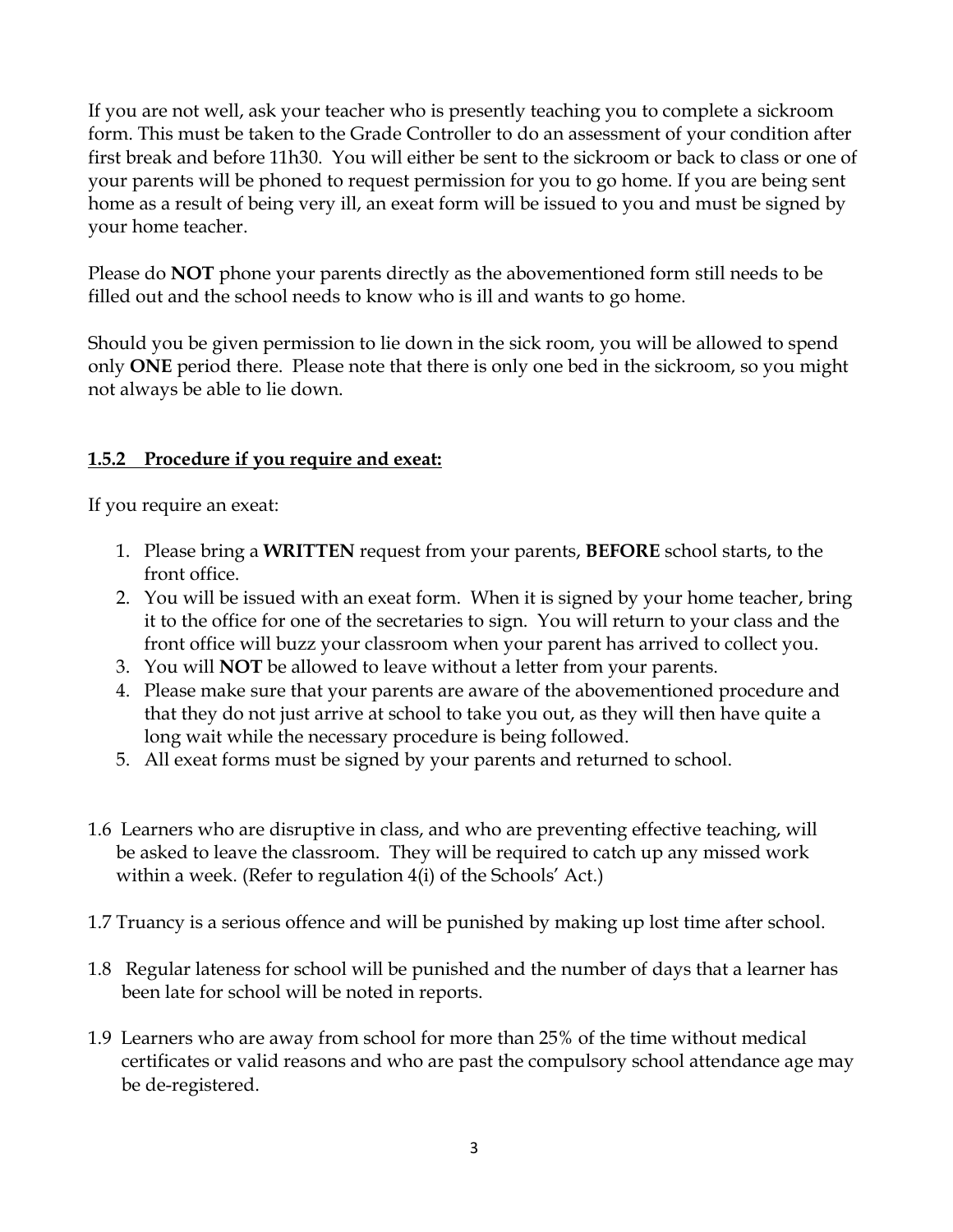1.10 Should a learner be away from school for prolonged absences without a medical certificate or valid reason, she will be issued with a letter of warning.

### **2. SOCIAL BEHAVIOURAL STANDARDS**

- 2.1 Learners are to respect the opinions and beliefs of their peers, teachers, prefects and any person holding office, and any member of the community, bearing in mind that a spirit of tolerance is important. Members of the public are to be treated with the utmost courtesy.
- 2.2 All staff, including secretarial staff and cleaners, must be treated with courtesy and no familiarity will be allowed.
- 2.3 Learners using public services as a means of transport must ensure that their behaviour is a credit to the school at all times.
- 2.4 Insolence and disobedience will be punished.
- 2.5 Theft is seen in a serious light and if sufficient grounds are found, legal procedures will be followed.
- 2.6 Offensive literature will not be tolerated on school property.
- 2.7 No learner may possess or use drugs or alcohol on school property or when wearing school uniform. Possession of alcohol or of unprescribed drugs is a criminal offence and will be dealt with accordingly.
- 2.8 No learner may carry a dangerous weapon on school premises. Possession of such a weapon will have serious consequences.
- 2.9 Buildings and grounds are to be kept clean and litter free. Littering, defacing of desks or any school property and graffiti on any walls or doors will not be tolerated.
- 2.10 Learners are not to practice any form of Satanism or exploration of the occult on school premises, nor are they to influence others in this regard.
- 2.11 Learners must refrain from aggressive and abusive behaviour. Any form of bullying, physical or verbal is unacceptable. Threats of violence, intimidation, and any other form of anti-social behaviour will not be tolerated. No learner may lay a hand on another learner – no slapping, hitting, pushing, etc.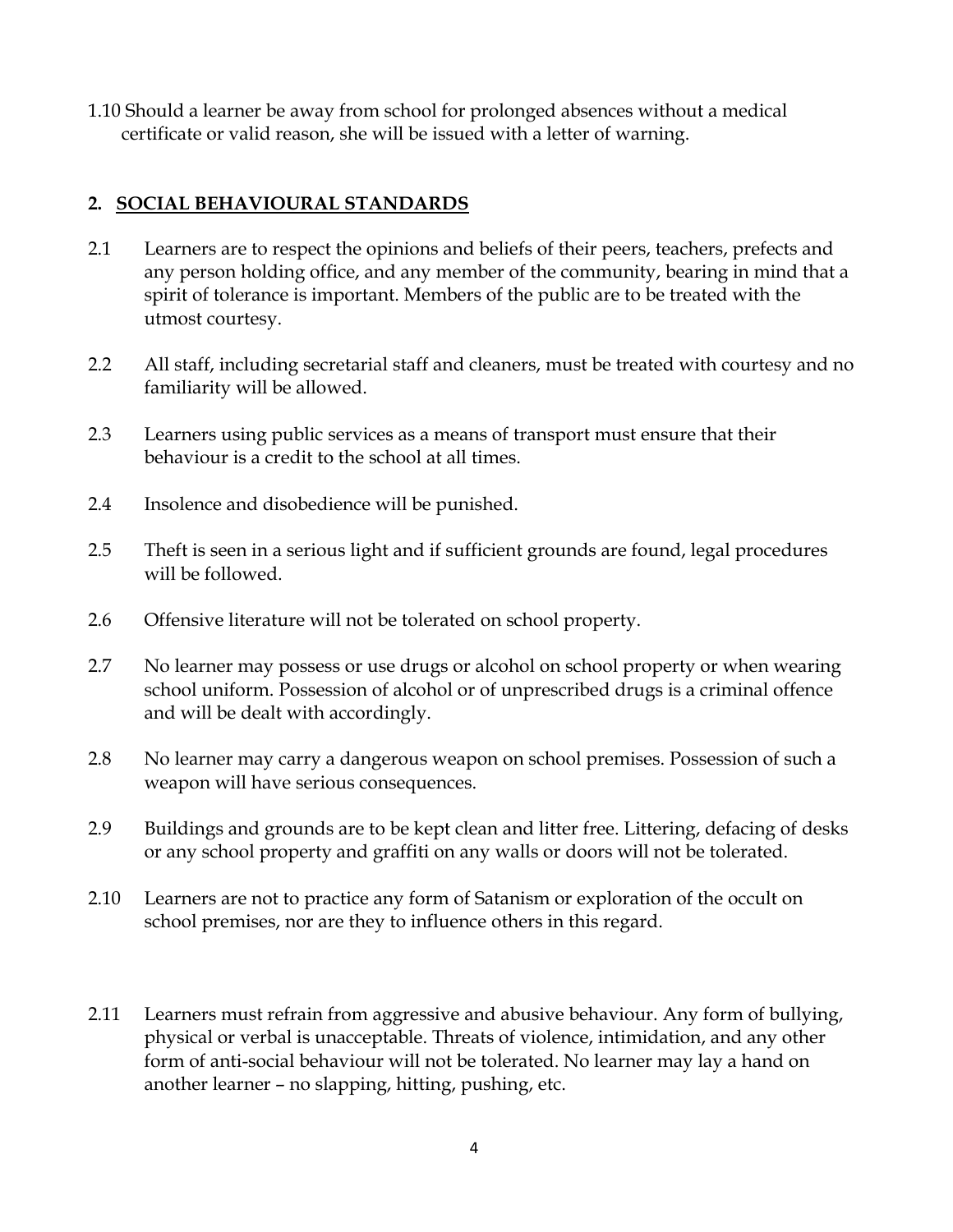- 2.12 Learners in school uniform whether they are in or out of school, must adhere to the Code of Conduct at all times. Learners in breach of this will face disciplinary action.
- 2.13 The use and carrying of cell phones is **banned** at this school. A confiscated cell phone will be held in the school safe for a period of six months. The phone will be handed to the **parent** after the confiscation period.
- 2.14 Examination regulations are discussed with the girls before the examinations and each learner will be given the rules in writing.
- 2.15 Girls caught cheating in any exam will be dealt with according to the regulations where it is required that parents are to be contacted. Learners caught cheating in tests will be given zero for that test.

### **3. REGULATIONS REGARDING SCHOOL UNIFORM**

 When in school uniform, in or out of school, a learner's behaviour, speech and appearance must at all times enhance the image of the school. Learners in breach of this will face disciplinary action.

#### **School uniform details and appearance**

The uniform is the same for all grades, from Grade 8 to Grade 12.

#### Blouses:

- Pale yellow regulation blouses with short sleeves are to be worn during the summer terms. Summer shirts are worn over skirts and are NOT tucked in.
- Long sleeved, pale yellow regulation shirts and ties are to be worn during the winter terms.

Winter shirts must be tucked in at all times. Matric girls will wear a special matric tie with the winter uniform.

- Dates for change-over from summer to winter uniform and vice versa is from 01 June to 30 September.
- Bras must be plain (white, skin-tone or black and without print).
- Full vests and not T-backs, and other undergarments must fit correctly under blouses, and must also be without print. Colours must blend with skin tone - either white, skin-tone or black.

#### Skirts:

- Bottle green panelled skirt with two inverted pleats at the front and back of the skirt.
- The length must be on the knee.

#### Blazers:

• Bottle green with the school badge. Blazers are compulsory for all girls from Grade 8 -12. (These are especially important for excursions).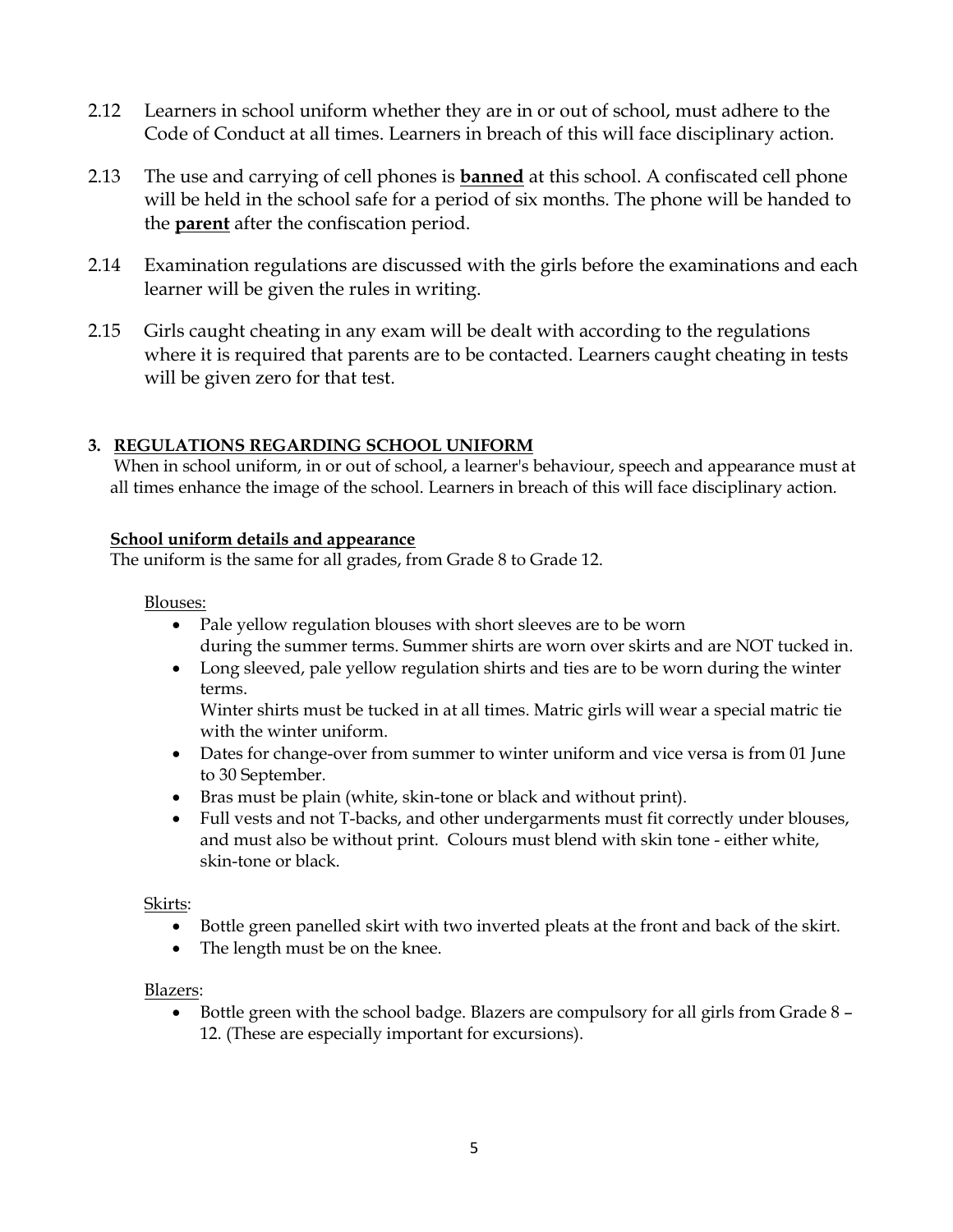#### Jerseys:

 Bottle green V-neck raglan sleeve (long-sleeve) and sleeveless pullover jerseys may only be worn beneath the blazer with the winter uniform.

#### Scarves:

Green regulation scarves with school logo may be worn only with the winter uniform.

#### Socks:

- Only regulation short white ankle socks are permitted.
- No fashion socks or thick woollen socks.
- Socks may not be worn higher than 3 fingers above the ankle bone, or below the ankle bone.
- Socks must be folded at all times.
- Socks may be worn with the summer and winter uniform.

#### Stockings:

- Opaque black stockings may be worn **ONLY** with the winter uniform.
- Stockings that are sheer or have a shine are not allowed.

#### Shoes:

- Only black bar school shoes or tear-drop shoes are permitted.
- No sandals, takkies, lace-up school shoes or fashion shoes are allowed.

#### Name badge:

• Name badges are compulsory and obtained through the school.

#### Bags:

- Regulation school bags are available from the suppliers.
- No coloured bags.
- **Graffiti on bags will not be tolerated. No charms to be hanging from bag.**
- A regulation P.E. kit bag is compulsory.

#### Hair:

- Hair must be clean, simply styled and kept neatly away from the face and eyes at all times.
- Hair that is long enough to touch the collar must be tied up.
- Hair colour must be natural, with no highlights, bleaching or dyeing.
- Wigs, bonding, weaves and hair pieces are not allowed.
- Natural hair may be braided or relaxed but must be tied up if it touches the collar.
- Hair extensions and braids will be allowed in the straight up and straight back style only.
- No ultra style braids will be allowed.
- Extensions below the collar must be tied in a ponytail. Once in a ponytail, braids may be no longer than shoulder length.
- Braids must be the same shade as the natural hair colour.
- Braids are to be no wider than 1cm in width.
- Only natural hair may be worn in a small bun at the back of the head.
- No fancy clips, padding, styling or netting allowed.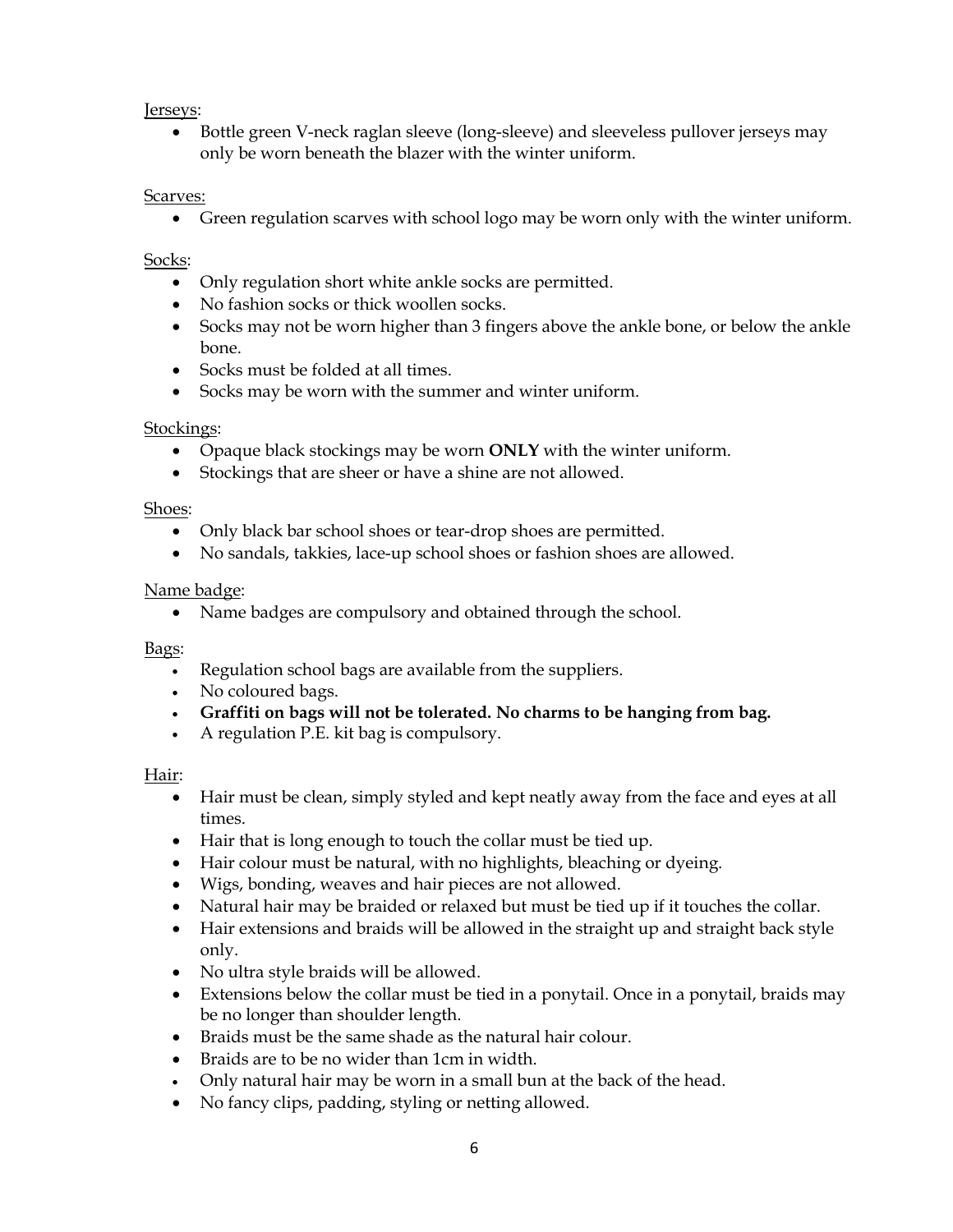Hair Accessories:

- Scrunchies and hair bands must be yellow, black or bottle green.
- Small conventional slides in gold, silver or tortoiseshell are acceptable.
- No hair grips (banana slides, clamps, claws, etc.) are allowed.
- Alice bands must be plain, (no design) in yellow, bottle green or black.
- Black elastic headbands of no more than 1cm may be worn.

#### Nails:

- Nails must be kept clean, neat and short.
- Long nails are not permissible. They are not practical in certain subjects. In sports they are likely to cause injury to others.
- French manicures are not allowed.
- **No nail varnish - not even clear.**

#### Make-up:

Is totally banned. This includes eye make-up or lip gloss or anything shiny on the lips.

### Jewellery:

- Earrings Only 1 pair of plain silver or gold studs with no stones is allowed in the lowest holes of the lobe.
- Thin plain silver or gold sleepers, not larger than 1 cm in diameter are acceptable.
- No other form of jewellery may be worn. This includes Neck chains, bangles, bracelets, brooches or lapel pins.
- Watch bands must be plain gold, silver black leather or brown leather.
- No hand-chain watches. Medic alert bracelets can be worn.

### Contact Lenses:

Only clear contact lenses must be worn.

### **4. REGULATIONS ENSURING SAFETY OF LEARNERS**

### 4.1 **Out of Bound Areas**

In order to facilitate the smooth running of the school, and to ensure the safety of learners at all times, the following areas are out-of-bounds:

- Classrooms, verandas, the quadrangle near the Geography rooms, the area in front of the library doors and to the left side of the library doors are all out of bounds during breaks. Learners who have rented lockers, may only use the lockers in the break. This must be done quickly as lingering in front of the lockers is not allowed.
- Learners may only remain in classrooms if they are with a teacher.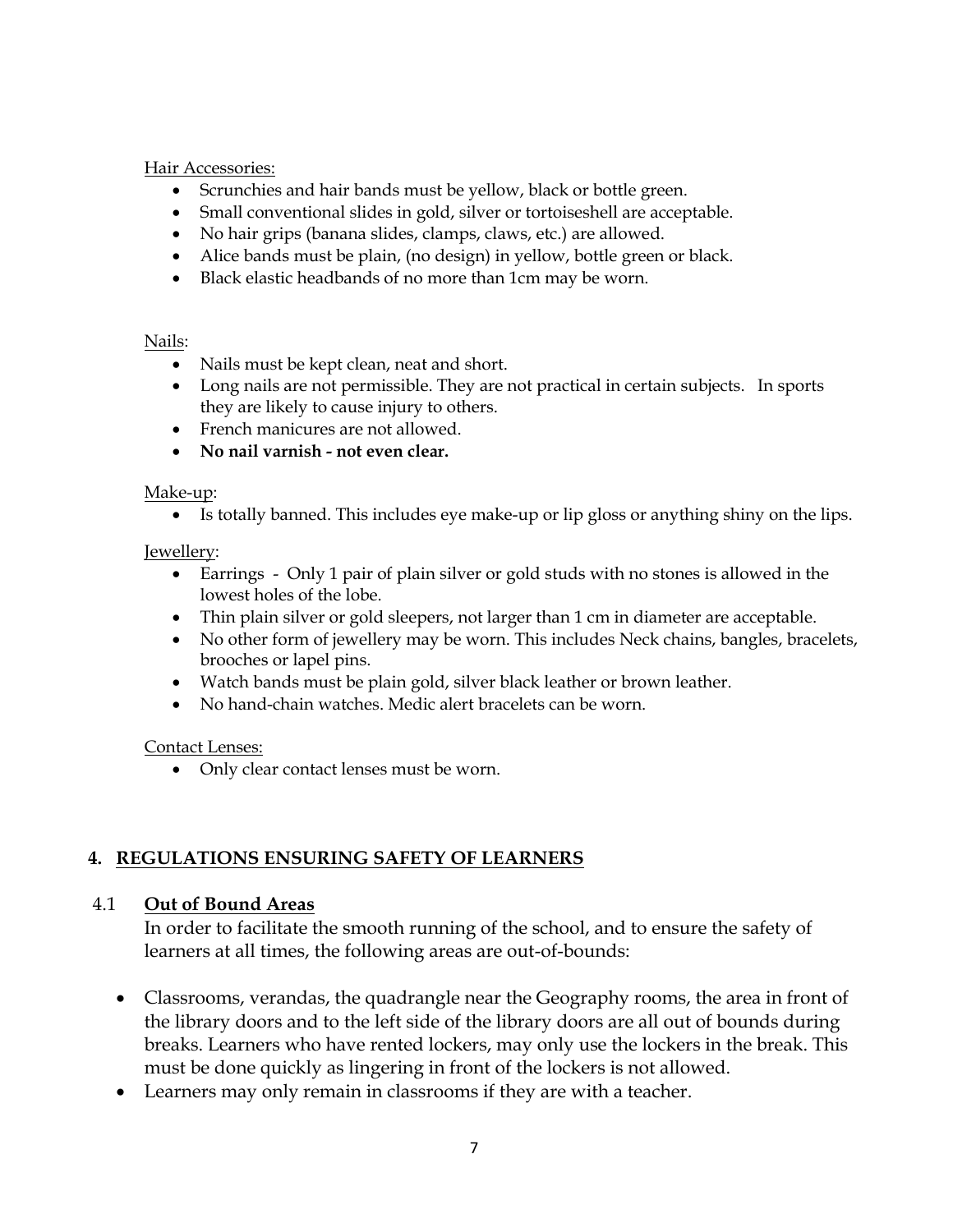- Swimming pool area unless with a teacher.
- Garden area above the swimming pool
- Teacher' car park
- The corridor past the Staffroom.
- Team Teaching Room if not meeting with a society.
- The area on the Ethelbert side of the Art Room.
- The Netball Fields; inside the old ruin; the School House grounds and the Tennis Court area including all the surrounding are between the Biology, and Geography Room. Behind the Labs and behind the SG Block.
- The foyer during breaks, unless learners need to speak to the secretarial staff.
- 4.2 The front door may not be used by learners unless accompanied by a parent.
- 4.3 In the mornings before school and in the afternoons directly after school, parents transporting learners by car must use the Ethelbert entrance. The gates at the Ethelbert entrance will be locked at 16h00. (unless prior arrangements have been made) or after a sporting event.
- 4.5 Learners crossing Ethelbert Road after school should cross at the pedestrian crossing.
- 4.6 Any visitor to the school must report to the reception. Learners may not have visitors during breaks. Past learners to the school wishing to visit teachers should do so at break times only. They must report to reception first.
- 4.7 Learners or parents are to inform the school of any serious medical problems which learners may have, or of any allergies, physical defects or weaknesses which may exempt them from sport activities or may affect them within the classroom situation.
- 4.8 The school must be informed of any changes of addresses, names, and contact telephone numbers etc. in writing so that accurate information is available at all times. This is particularly important in the event of an emergency.
- 4.9 It is the policy of the school to call in the assistance of an ambulance, paramedic or doctor after contacting parents (N.B. refer to 4.8), if a learner loses consciousness at school.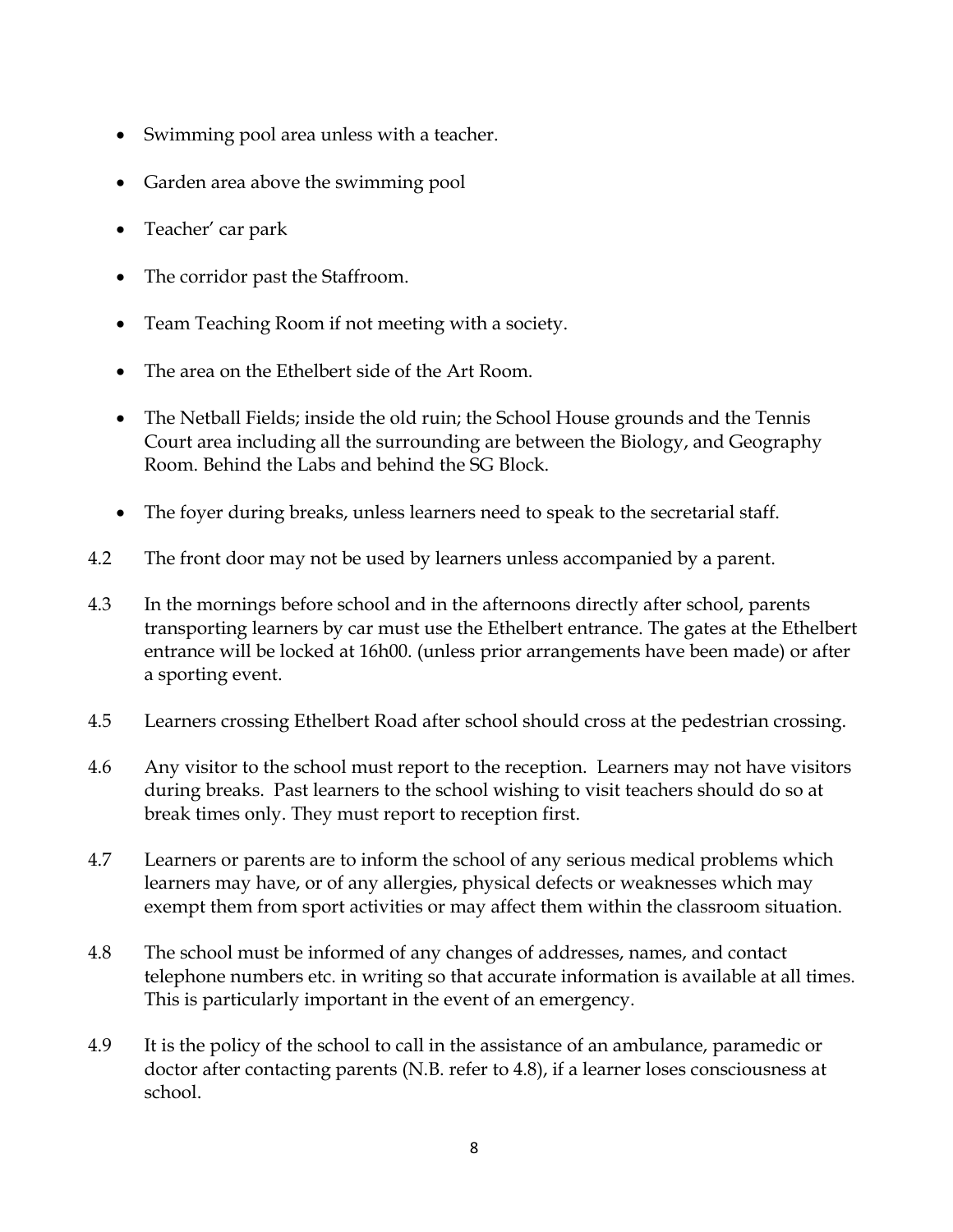4.10 Learners must have vacated the school property 15 minutes after the conclusion of an extra-curricular activity held at school. After evening functions learners who have not been collected 15 minutes after conclusion of the function will be taken to the Malvern Police Station from where parents can collect them.

## **5. POLICY ON PREGNANCY OF SCHOOL LEARNERS**

Although the school is sympathetic to the dilemma in which the learner finds herself and is supportive of her and her family, we do not believe it to be in the best interests of the learner and the school for her to remain at school after the conclusion of the six month of pregnancy. Every effort will be made by the school to assist the learner in her efforts to continue her studies if she wishes to do so.

We strongly urge that the following procedures are followed:

- 5.1 Once a learner suspects that she is pregnant she must seek assistance from her parents or from the social worker or a member of the guidance team. She must NOT discuss the matter with her friend/s or classmates or even with someone out of the school environment. CONFIDENTIALITY, especially in the first three months of her pregnancy is of the utmost importance. Rumour mongering and gossip is most distressing and problematic for all parties concerned.
- 5.2 Once the Principal has been notified of a pregnancy, a meeting will be arranged and together with the learner, parents and social worker or guidance counsellor, if deemed necessary, plans of action can be discussed and agreed upon.
- 5.3 In the event of a learner leader becoming pregnant and this becoming common knowledge her learner leader badge will be removed as learner leaders have been clearly informed as to their role as leaders in our school and their task as role models in their year as learner leader.
- 5.4 Once the learner has given birth to her baby, and if she is still within the compulsory school going age, the learner and her parents/legal guardian should approach the Principal and her return to the school can be discussed.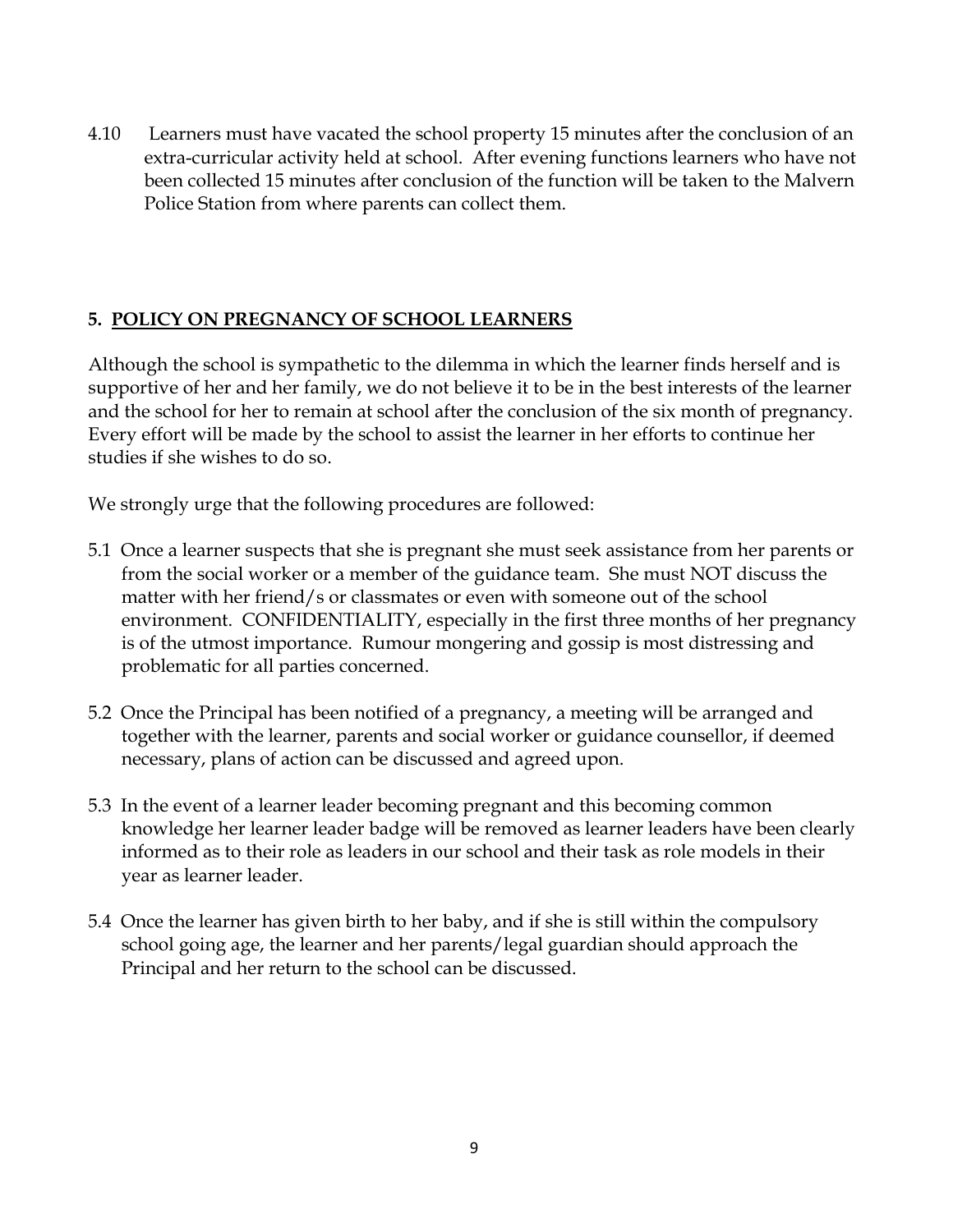# **6. GENERAL RULES**

- Loitering and/or playing in and around the corridors, stairwells and toilets are forbidden
- All litter must be placed in refuse bins or wastepaper baskets.
- Wilful damaging, vandalising or neglect of School popery and the property of others, either by writing or by a physical act, is prohibited. Theft of School and private property is also prohibited.
- Any act of cheating in class work, homework, informal and formal tests or internal or external examination is prohibited. Furthermore, copying or and/or borrowing another learner's work is prohibited.
- Disruptive, unruly, rude and/or offensive behaviour will not be tolerated.
- The learners will respect the beliefs, culture, dignity and rights of other learners, as well as their right to privacy and confidentiality.
- Physical Education (Life Orientation Practical) is an integral component of the curriculum and participation is compulsory. Should a learner be physically incapable of participating she will be excused provided she has a letter from her doctor or parent.
- **The handing in of work, timeously, is the responsibility of each learner.**
- Language that is seen as pejorative, discriminatory or racist is prohibited.
- Any act that belittles, demeans or humiliates another learner's culture, race or religion is prohibited.
- All learners have the right to an education fee of interference, intimidation and/or physical abuse. The learner will respect the property and safety of other learners. Fighting or threatening of other learners is forbidden.
- The learner will respect those learners in positions of authority. A learner who is in a position of authority will conduct him/herself in a manner befitting someone in authority. she/he will respect the rights of other learners and will not abuse such authority bestowed upon him/her through his/her position.
- The carrying, copying and or reading of offensive material are prohibited.
- Textbooks/Library Books are the property of the school and should not be defaced or damaged. Textbooks/Library books are to be returned to the school. Lost Textbooks/Library books must be paid for.
- Library books must be returned on due date. Fines will be issued if library or text books are overdue.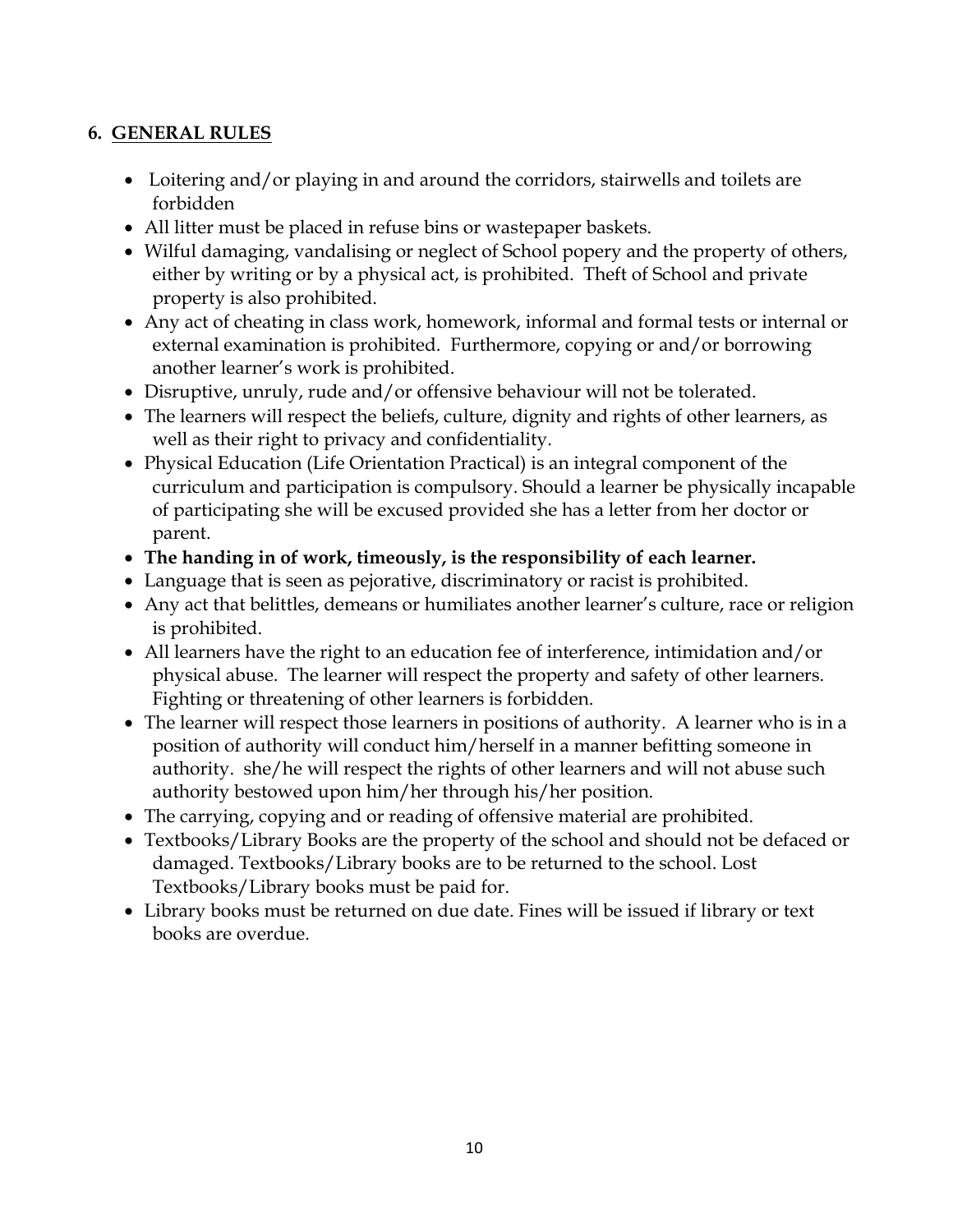# **7. RULES GOVERNING PUBLIC PLACES**

- The school is a place of safety where laws pertaining to public spaces are applicable.
- No dangerous objects or illegal drugs as defined in the SA Schools Act or the Safety Regulations will be brought onto and/or used on the School property unless authorised by the Principal for educational purposes. Dangerous objects include knives, firearms or any item that could harm a person.
- The carrying and/or smoking of cigarettes are prohibited.
- Alcohol is not permitted on School premises or during any School activity.
- The carrying of and/or consumption of illegal chemical substances and drugs is prohibited.
- Girls must refrain from embracing in classrooms, corridors, fields and outside of school while in uniform.
- Girls should not display inappropriate behaviour towards boys and girls when in school uniform. A learner may not receive visitors from outside the school, during school time or after school.
- The ablution facilities must be kept neat and clean. No food may be taken into the ablution facilities. Toilets must be flushed after use. Sanitary wear must be appropriately disposed of in the bins provided.
- When girls are allowed to wear civvies (on or off the property), the following rules must be adhered to: decent clothes must be worn, no part of any others school's uniform or their own may be worn, no revealing tops, all tops must have sleeves, no bare midriffs, no low cut skirts or pants. All skirts or pants. All skirts or shorts must be knee length or longer.
- Learners must observe silence at assemblies. They should enter the hall in an orderly manner and conduct themselves in a disciplined, orderly manner. All guest speakers must be given due respect.
- No excessive talking and laughing, screaming or making funny sounds, cat calling etc. is allowed on school property.

# **DRUG TESTING (SASA Section 8A)**

The principal or a delegate may at random request a urine or non-invasive test to any group of learners/individuals on fair and reasonable grounds suspected of using illegal drugs.

# **SEARCH AND SEIZURE (SASA Section8A)**

The principal or a delegate may at random, search a learner or a group of learners or the property of a learner or group of learners, for any dangerous objects or illegal drugs/substances or alcohol. SAPS searches may also be conducted.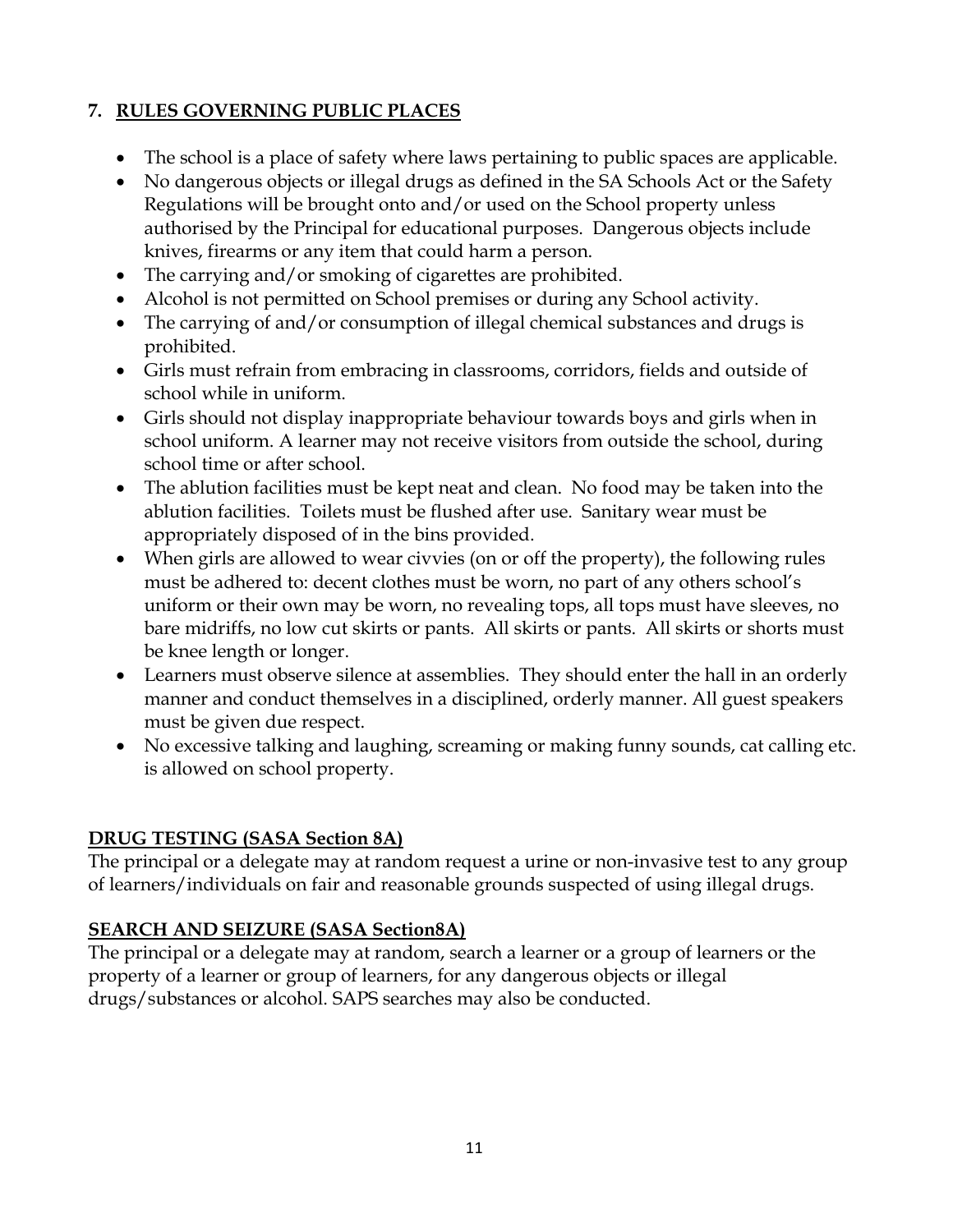# **8. ELECTRONIC MEDIA POLICY**

### **A. Cellphones**

8.1 Learners are not allowed to have cell phones in their possession on the school premises.

These are for the following reasons:

- Learners, who carry or use cell phones in public, particularly when travelling to and from school, have become the targets of criminals who accost them and rob them of their cell phones and other possessions.
- Theft of cell phones at school from bags and blazers is a persistent problem.
- Cell phones can be used to cheat in examinations and tests. The learners will have to accept that any breach of exam rules results in an irregularity that may result in failure or may delay the results of the learner in both internal and NSC exams.
- Cell phones are increasingly multi-functional, offering an array of features which are designed to attract and entertain users. The ready availability of these features means that students with cell phones tend to access and use these features in the classroom thereby becoming distracted from their work.
- Cell phones allow learners unlimited access to salacious and age-inappropriate material.
- Cell phones make learners vulnerable to approaches by undesirable individuals or groups including criminals and paedophiles.
- Cell phones may carry private and personal material, including photographs, video-clips, voice messages and personal details which may become accessible by undesirable individuals and groups when cell phones are lost, borrowed or stolen.
- 8.2 Should a learner carry a cell phone to school, in defiance of the school code of conduct, the school will not take responsibility for the theft or loss of any cell phone, no matter what the circumstances. This includes the loss or theft of cell phones that may be handed in to teachers and / or coaches for safekeeping, as well as to cell phones which have been confiscated from learners who use them in defiance of the school rules.
- 8.3 Learners in uniform are not allowed to use earphones with cell phones and other electronic devices outside of school in public places.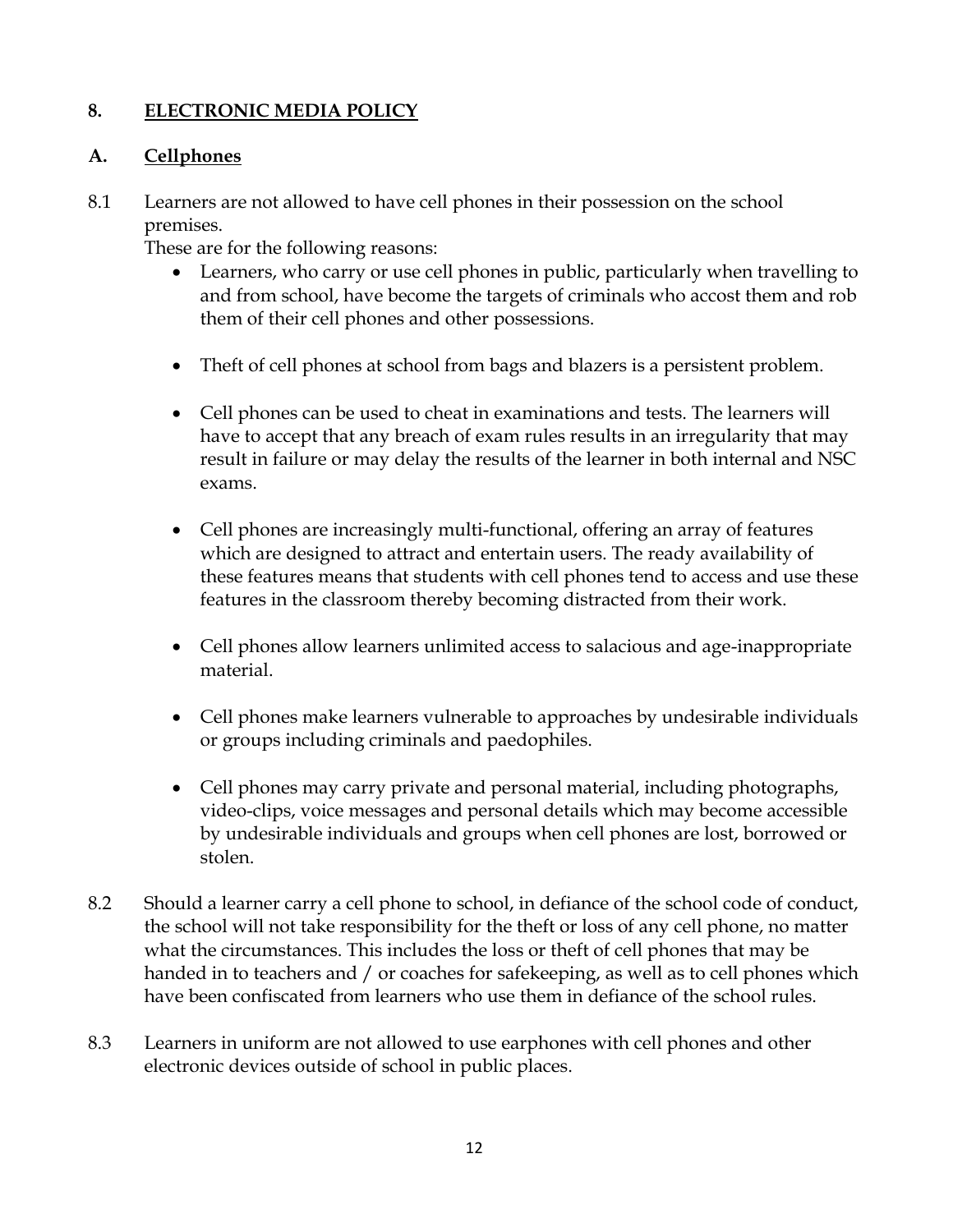- 8.4 Learners are banned from taking videos of staff and other learners at school.
- 8.5 The office telephone may be used by learners in emergencies. Parents may contact the school via the office in case of emergencies and the learner will be notified.

### *CONSEQUENCES OF BREACH OF THIS POLICY*

- *If a learner is found to have a cell phone in her possession, the phone will be confiscated for a period of 6 months. The SIM card will be given to the learner. This includes cell phones found during a search of learner's possessions.*
- *Crimen injuria: No learner is allowed to savage the reputation of the school, its staff members or its learners through any electronic or social networking forum. Disciplinary action and / or charges may be brought against the learner.*

### **B. Other Electronic Equipment**

- 8.6 Smart watches, MP3 players, iPads, CD Players, Electronic tablets and other electronic devices must not be brought to school. Should they be brought to school, the school also will not take responsibility for the loss or theft of these items.
- 8.7 The school will also not take responsibility for the loss of personal laptops or any other electronic device should they be brought to school.

### *CONSEQUENCES OF BREACH OF THIS POLICY*

- *The school reserves the right to confiscate any electronic device brought to school.*
- *Crimen injuria: No learner is allowed to savage the reputation of the school, its staff members or its learners through any electronic medium. Disciplinary action and / or charges may be brought against the learner.*

## **C. SOCIAL NETWORKS**

8.8 Learners shall not use obscene, profane or vulgar language on any social media network, nor engage in communication or conduct that is racist, harassing, threatening, bullying, libellous or defamatory; or that discusses or encourages any illegal activity or the inappropriate use of alcohol or illegal drugs; improper sexual behaviour or sexual harassment.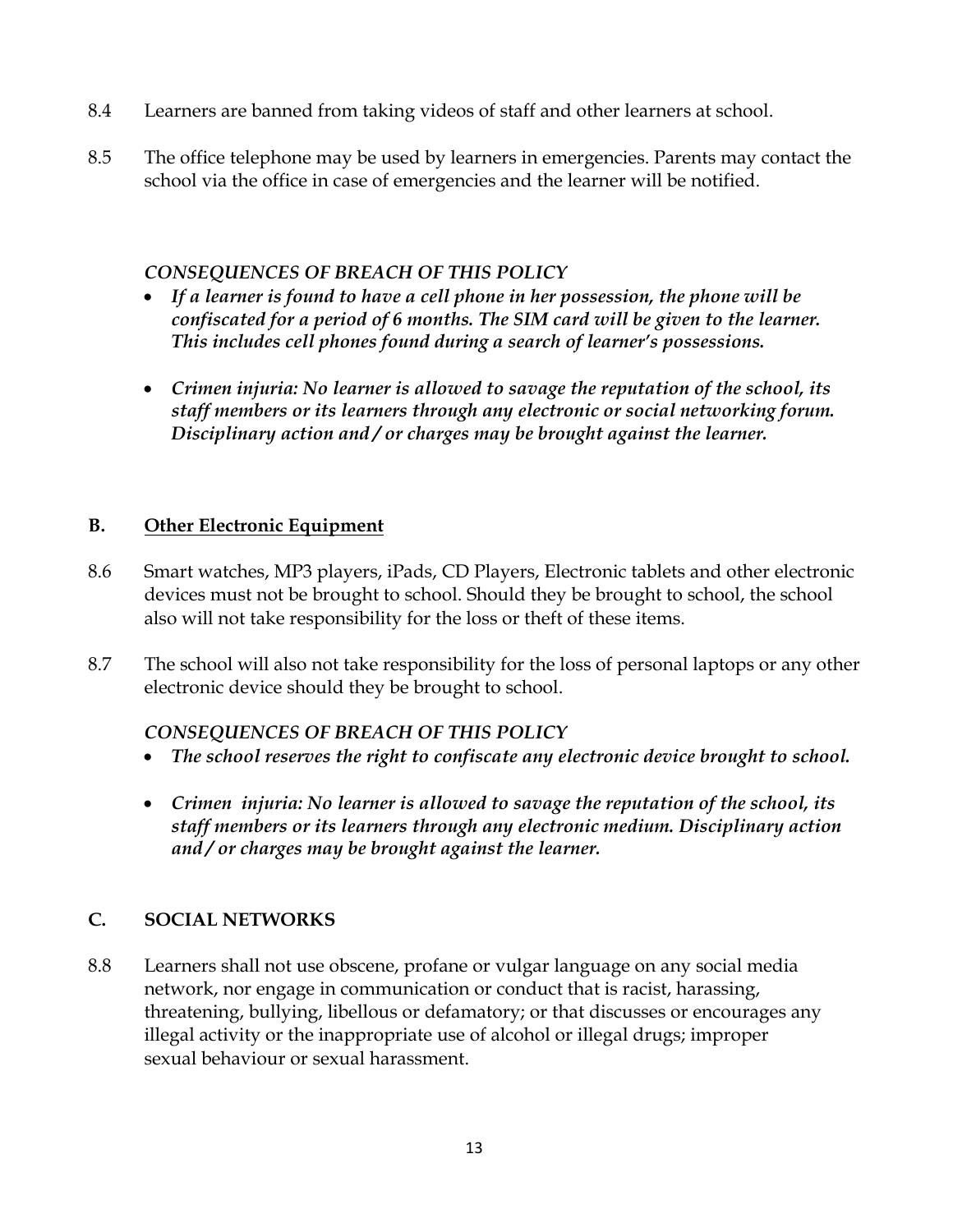- 8.9 Learners may not act as a spokesperson for the school, or post comments as a representative of the school, except when authorised to do so by the principal or the principal's delegate.
- 8.10 Learners may not disclose information on any social media network that is confidential or proprietary to the school, its learners or employees, or that is protected by data privacy laws.
- 8.11 Learners may not use or post the school's logo on any social media network without permission from the principal or his/her delegate.
- 8.12 Learners may not post images of other learners on any social media network without written consent from the parent of the learner whose image is to be posted, and also from the principal (or his or her delegate), except in the case of images taken in the public arena, such as at sporting events or public performances.
- 8.13 Learners may not post any non-public images of the school premises and property, including floor plans.
- 8.14 No photos / pictures of learners in school uniform breaking the code of conduct may be posted on social media. Learners will face full disciplinary action for this breach of the code.

8.15 Because other users of social media networks may view the learner as a representative of the school, the school requires/expects learners to observe the following rules when referring to the school, its learners,

programmes, activities, employees, volunteers or communities on any social media networks:

- A learner's use of any social media network and a learner's postings, displays or communications on any social media network must comply with all regulations and laws, and any applicable school or department policies.
- Learners are responsible for their own behaviour when communicating on social media, including being held accountable for the content of the communications that they post, state or send on social media locations.
- Learners should note that information that they place in the social media, even though it may be designated as private, can be accessed for litigation purposes, distributed by friends and can be accessed in various other legal ways.
- Inappropriate communications may not be posted on social media, including but not limited to:
	- 1. confidential, personally identifiable or sensitive school information about learners, employees and guests;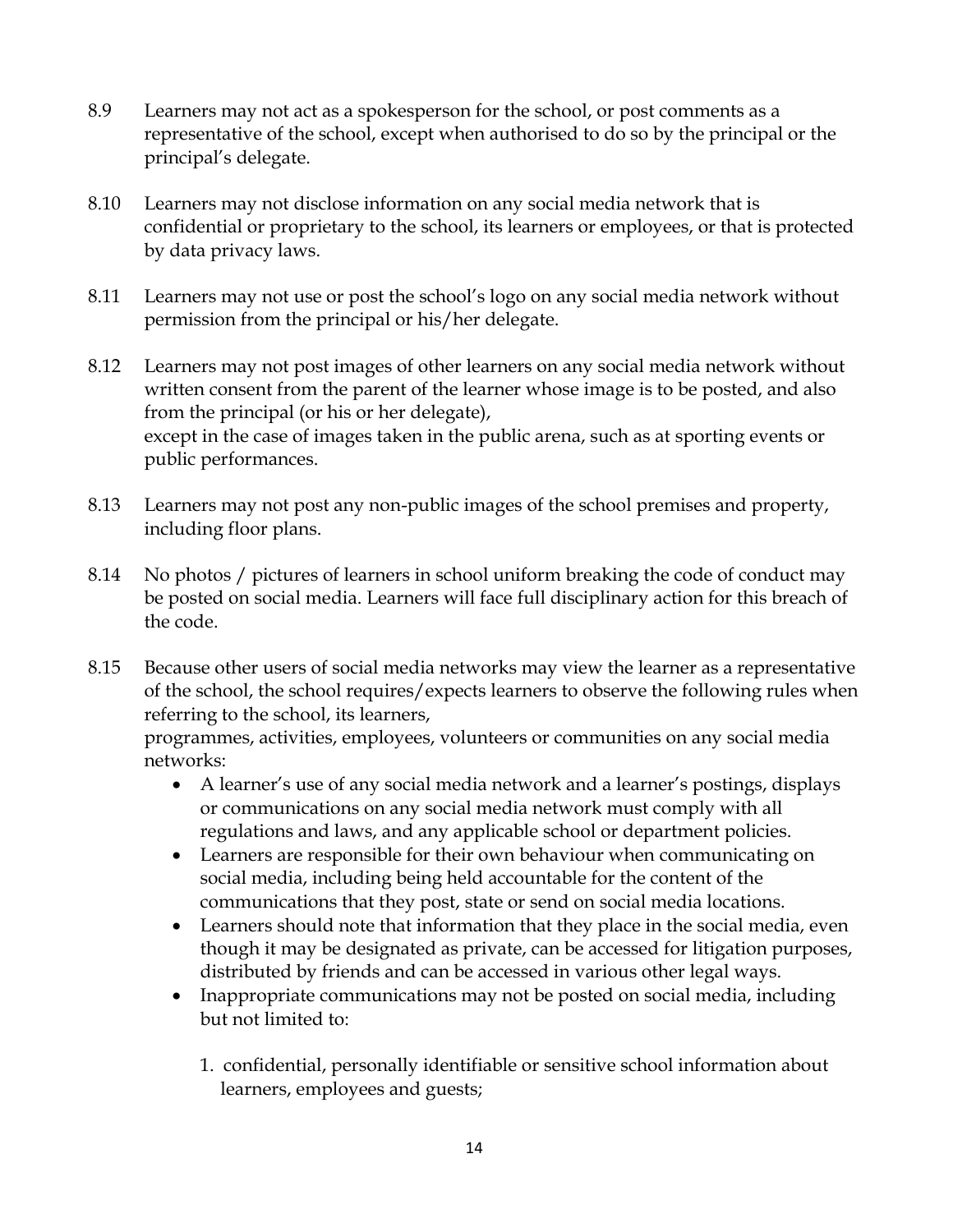- 2. child pornography, sexually exploitative material, bullying/cyber bullying or inappropriate commercialisation of childhood experiences;
- 3. defamatory or discriminatory statements or images that savage the reputation of the school, its staff members or its learners.
- 4. infringed-upon intellectual property, such as copyright ownership;
- 5. terroristic threats; and
- 6. illegal items or activities.

# *CONSEQUENCES OF ANY BREACH OF THIS POLICY*

- *This policy and its various rules, regulations or guidelines, incorporate all other relevant school policies, such as, but not limited to, learner discipline policies, codes of conduct, acceptable use policies, copyright and anti-discrimination policies.*
- *General rules for behaviour, ethics and communications apply when using social networking systems and information, in addition to the stipulations of this policy and the school's various regulations.*
- *Users must aware that violations of this policy or other rules or guidelines on electronic and social media may results in loss of access and a variety of other disciplinary actions, including, but not limited to, warnings, loss of privileges, confiscation of property, suspension and/or expulsion, as well as legal proceedings on a case-by-case basis.*
- *The school reserves the right to conduct searches and confiscate items if it is against the school code of conduct.*

# **9. RELIGIOUS AND/OR CULTURAL RIGHTS**

Religious practices, conduct or obligations that relate to the core values and beliefs of a recognised religion and that are in conflict with any rule contained in his Code of Conduct, will be accommodated at the sole discretion of the Governing Body by a deviation from these Code of Conduct under the following conditions:

The parents shall apply in writing to the Governing Body or its duly representative, setting  $out \cdot$ 

- how the learner in writing which to deviate from the code
- the religious or cultural basis for the applications
- the learner must provide proof that the religious practices/rules and obligations are in conflict with the School's Code of Conduct
- the religious/cultural practice must be lawful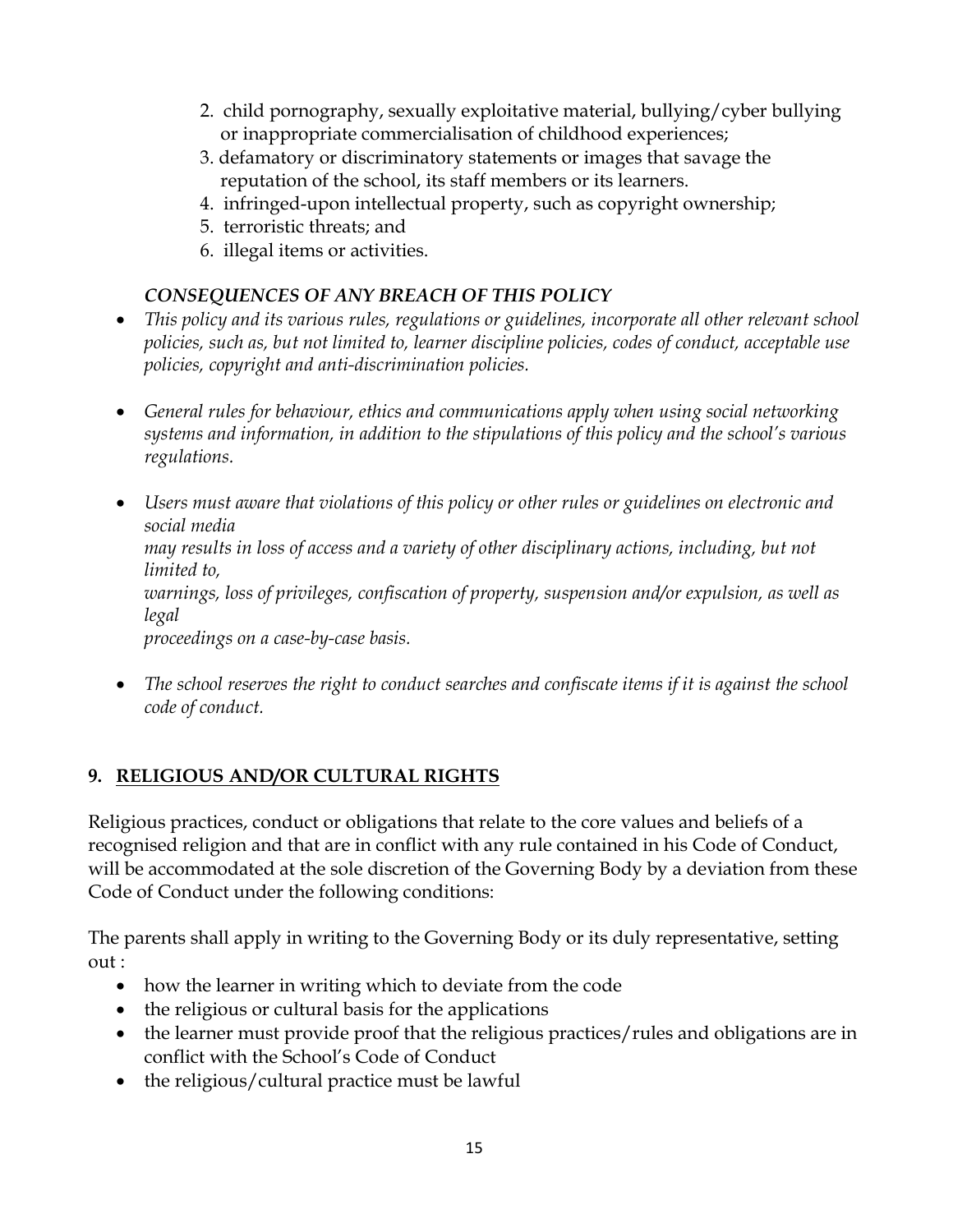• the deviation must specify the extent of the exemption and identify the conduct to be allowed

The Governing body will decide on the application, and shall notify the learner's parents/guardians in writing of its decision.

No learner may deviate from the Code of Conduct unless the Governing Body or its duly authorised representative has granted her an exemption.

# **10. SCHOOL ENRICHMENT POLICY**

In the field of sport, we offer participation in swimming, tennis, netball, hockey, table tennis, athletics, softball, cross-country and volleyball, soccer.

Our cultural and interest clubs include the Debating club, the S.C.A., the Hindu Students' Association, the Muslim Students' Association, African Students' Association, the Environmental Club, and we also have a choir, History Society, Aids Action.

Leadership training is regarded as very important, and is given to all those in positions of leadership in the school.

Girls with particular interests are encouraged to participate in outside competitions and contests and in this way are given the opportunity of developing their knowledge and skills, and pitting their strength against the best in the country. We enter the Speech and Drama Festivals, the Olympiads; the Science Expo, and various other outside competitions which extend the girl's skills and abilities.

In the academic field we offer the girls who struggle academically extra lessons. Girls are encouraged to participate in one or more extra or co-curricular activity.

# **PROCEDURES TO BE FOLLOWED TO ENSURE COMPLIANCE WITH THE TERMS OF THE CODE OF CONDUCT**

# **WITHIN THE CLASSROOM: EDUCATOR'S DISCRETION**

Educators may decide to punish learners for disobedience or failure to comply with homework or work requirements at their own discretion, depending on the nature, frequency and the severity of the misdemeanour.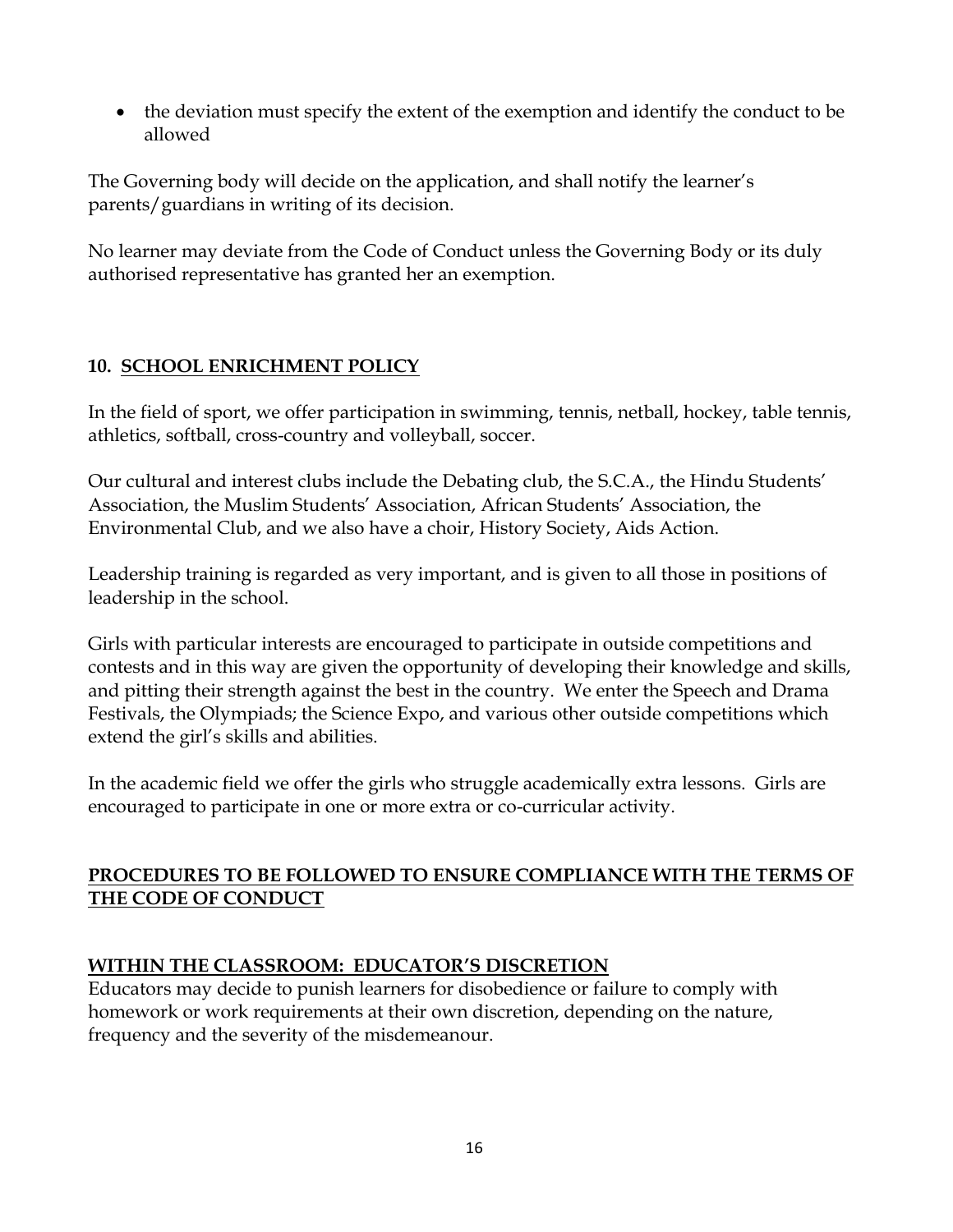Punishment could include:

- extra work or written punishment
- refusal to mark work which is handed in too late
- moving a learner to sit or stand at the back or front of the classroom
- arranging private detention for the learner
- confiscation of homework, books or any other materials with which a learner may be occupying her time instead of the work set for her during lesson time, such confiscated materials to be returned either at the end of the day in the case of homework books, or at the end of the week or term in the case of reading materials.
- Confiscation of any personal notes which learners may pass to each other during lesson time. These will be placed in the students file.
- Daily Report: parents are informed of this. Learners have to have a form signed at the completion of every lesson. They are rated on their behaviour and standard of work on a scale. Parents sign this form on a weekly basis. If daily report is unsatisfactory – learners are placed in Principal's detention. Should an unsatisfactory "daily report" persist, suspension procedure could be instituted.

### **LEARNER LEADERS DETENTION**

Held by learner leaders at lunch break

### **UNIFORM DETENTION**

Held on a Friday afternoon or on break-up day. This occurs after repeated verbal warnings with regard to uniform infringements.

### **TEACHER'S DETENTION**

Teachers arrange, a private detention after school or at break as punishment or if other punishment has not been successful.

### **PRINCIPALS DETENTION**

Held daily from 14h30 to 15h30.

### **LETTER OF WARNING**

As part of procedures leading to possible suspension/expulsion (Refer to point 7 below).

### **SUSPENSION/EXPULSION**

Procedures to suspensions and expulsions as laid out in KZN Provincial Regulations No. 285 of 1997. KZN School Education Act 3 of 1996. (See attached).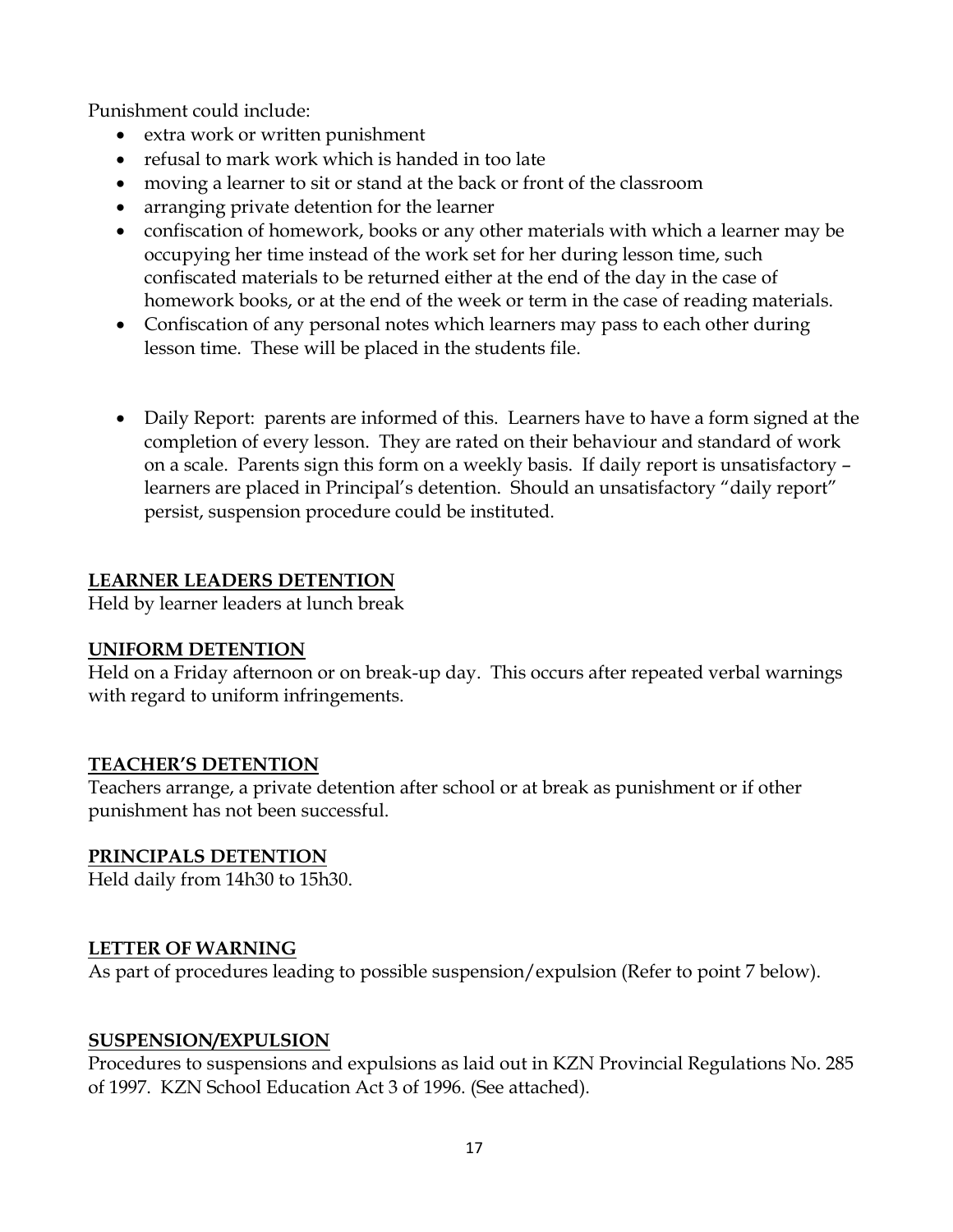# *The Governing Body may order the suspension (of not more than five days) of a learner, if*

- in the opinion of the Governing Body, the language and conduct of such a learner is of such a nature as to endanger the maintenance of a proper standard of moral conduct, discipline or social well-being in the school.
- in the opinion of the Governing Body, such a learner has committed a reprehensible Act.
- in the opinion of the Governing Body, the learner contravenes any of clauses listed in regulation 4 of the above-mentioned Act.

In this instance parent will be contacted prior to the suspension and a meeting will be called to discuss the issues at hand. Depending on the outcome of this interview a written warning may be issued.

Should the contraventions be of a serious nature, and the Governing Body considers the Expulsion of a learner, all the material facts which are relevant shall be put to the learner and her parents during a Disciplinary Hearing in order to enable them to make representations as to why the learner should not be expelled.

If the Governing Body after consideration of the representations referred to in Paragraph 7.2, decides to order the expulsion, the Governing Body shall include those representations in its report to the Head of Department.

Whenever the Governing Body decides to request the expulsion of a learner, It shall:

- inform the learner and notify the parents of its decision, and
- submit a full report on the matter to the Head of Department
- await the decision of the Head of Department

A learner may be suspended until the decision of the Head of Department is made.

All action taken must be subject to Disciplinary Procedure listed in the regulations of KZN School Education Act 3 of 1996.

# **DISCIPLINARY PROCEDURES**

Disciplinary procedures must fit the misdemeanour and should be implemented appropriately and fairly. The purpose of discipline is to correct future behaviour on the part of the offending learner and to act as a deterrent. Discipline procedures should be put in place in cases of the infringement of the code of conduct after guilt has been established. A learner must be given an opportunity to be heard in a mutually respectful manner. Corrective measures should include counselling when this is necessary.

Any breach of the Law of the Republic of South Africa could lead to the South African Police Services being called in.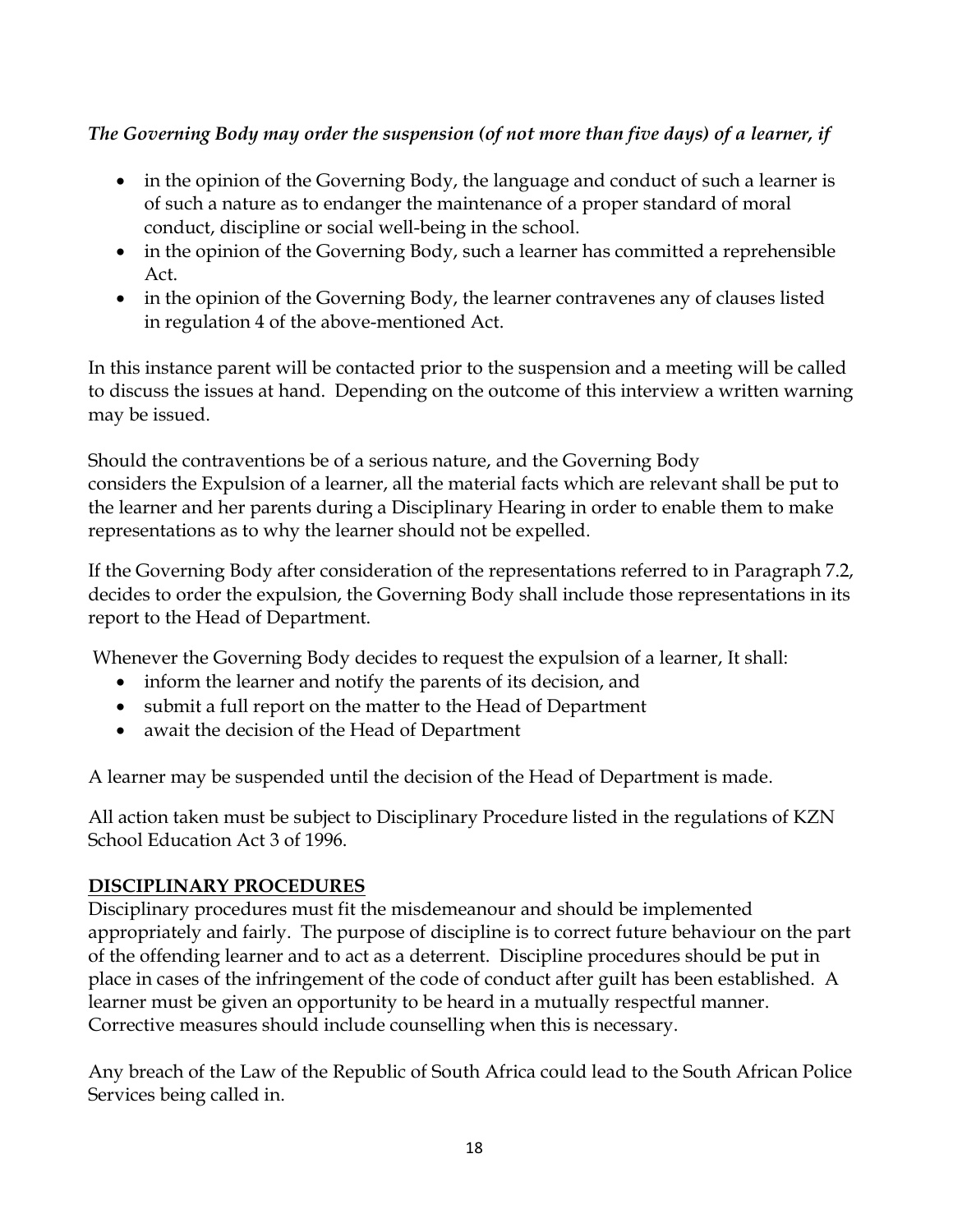Disciplinary Procedures are categorized in terms of misconduct as follows:

Internal School Procedures Level 1 Level 2 Level 3 School procedures to be conducted in terms of the South African School Act of 1996

Level 4 Level 5

No corporal punishment may be administered to any learner even if parents request this and give their permission.

# **List of misconduct per Level of misconduct (these lists are not necessarily exhaustive)**

# *ANY DAMAGE TO SCHOOL PROPERTY WILL BE THE PARENT OR GUARDIANS RESPONSIBILITY TO RE-IMBURSE THE SCHOOL FOR THE COST.*

# **Level 1 (Violations of General Classroom Discipline and other Minor Misdemeanours)**

- Littering
- Excessively noisy or unruly behaviour before school, during change-overs, during breaks and after school.
- Eating during any contact time or chewing gum at any time.
- Misconduct in an assembly.
- Entering an out of bounds area, classroom or passage without permission
- Loitering in the passages, at the tuck shop, at the toilets or change rooms.
- Misconduct or poor sportsmanship during an extra-mural activity's practice, intra- or inter-school competition or league fixture.

Failure to:

- Submit an absentee note or reply slips by the stipulated deadlines.
- return a library book by the due date, or pay the fine for overdue book/s
- Attend an extra-mural activity's practice session without excusing herself.
- Attend a compulsory activity as a spectator without submitting a written excuse letter prior to the event.
- do class work set and submit homework
- Bring the required textbooks, notes, stationery, or equipment to a lesson.
- Hand work in on time.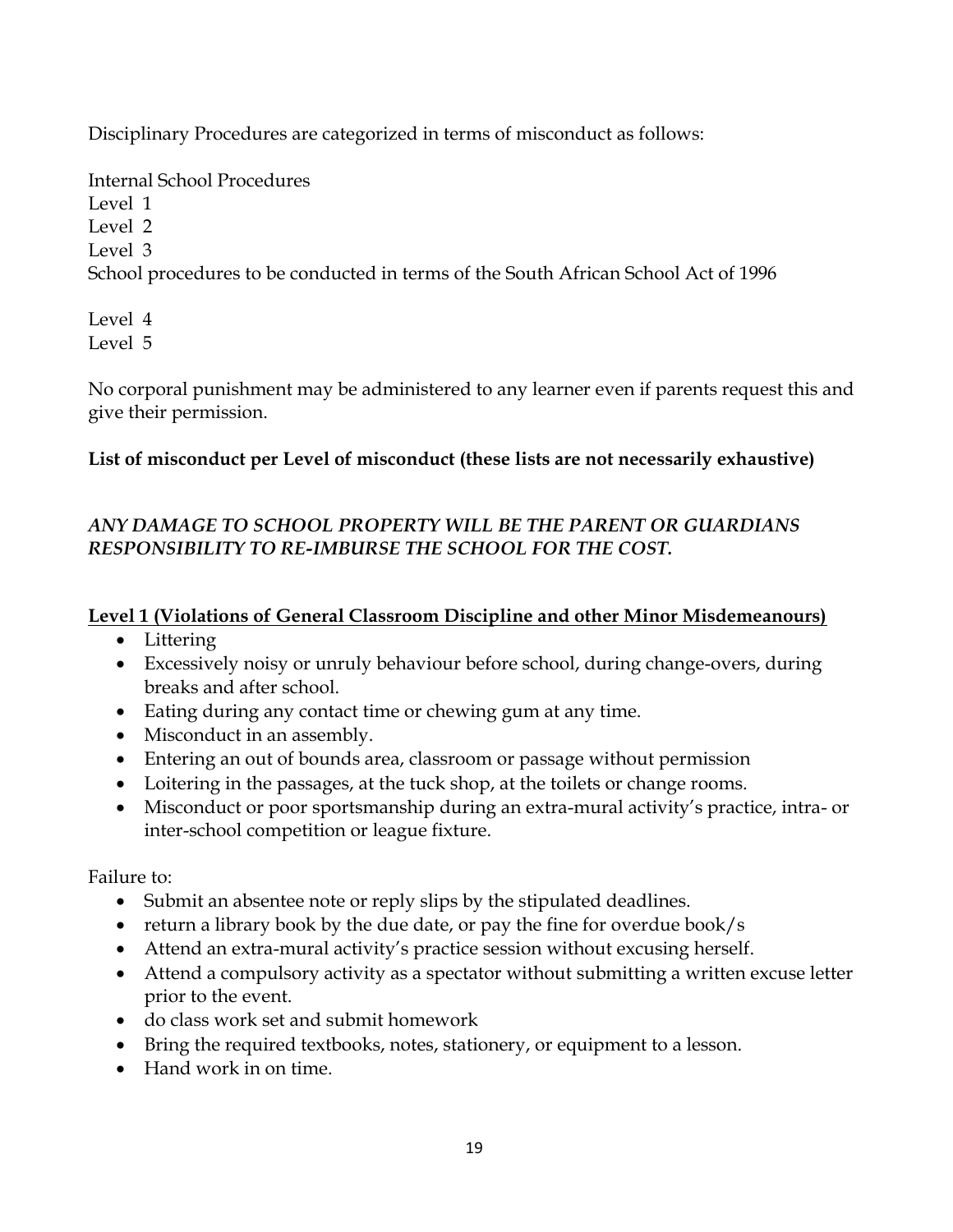- Continual interference with another learner which causes minor infringements physical or mental discomfort.
- Misconduct during detention.
- Infringements of uniform regulations.
- Failure to war the correct sport kit for a match or practice.
- Disruptive behaviour or lack of cooperation in following instructions in class.
- Defacing school property.
- Reporting late for class, relief, or to a separate room.
- Possession and/or use of a cell phone, computer game, iPod and similar electronic devices, during all contact time.
- Arriving late for school without an authorised excuse note.
- De-badge

## **Disciplinary Action Disciplinary Agent: any member of staff or learner leader**

# **Sanctions**

- Confiscation of item
- Verbal warning
- Uniform detention
- Withdrawal of classroom privileges
- Extra work
- Small menial tasks
- Repeated offences will be dealt with by placing learners on detention or requiring community service. Learners may be detained during break or after school.
- Dress code violation to be corrected before a learner returns to class.
- Teachers detention
- Learner Leader detention
- Verbal apology from learner

If a learner is given school detention/community service outside of official school hours the parents must be given fair warning in writing learners must be supervised during detention

# **Level 2 (Violation of School Code or Rules)**

- Frequent violation of level 1 misconduct
- Vandalism
- Interfering with another person's possessions/property without the owner's consent.
- Damaging another person's possession or property without the owner's consent.
- Racism: remarks/insults
- Forgery
- Intimidation by verbal or physical threat to harm a person or his property (bullying).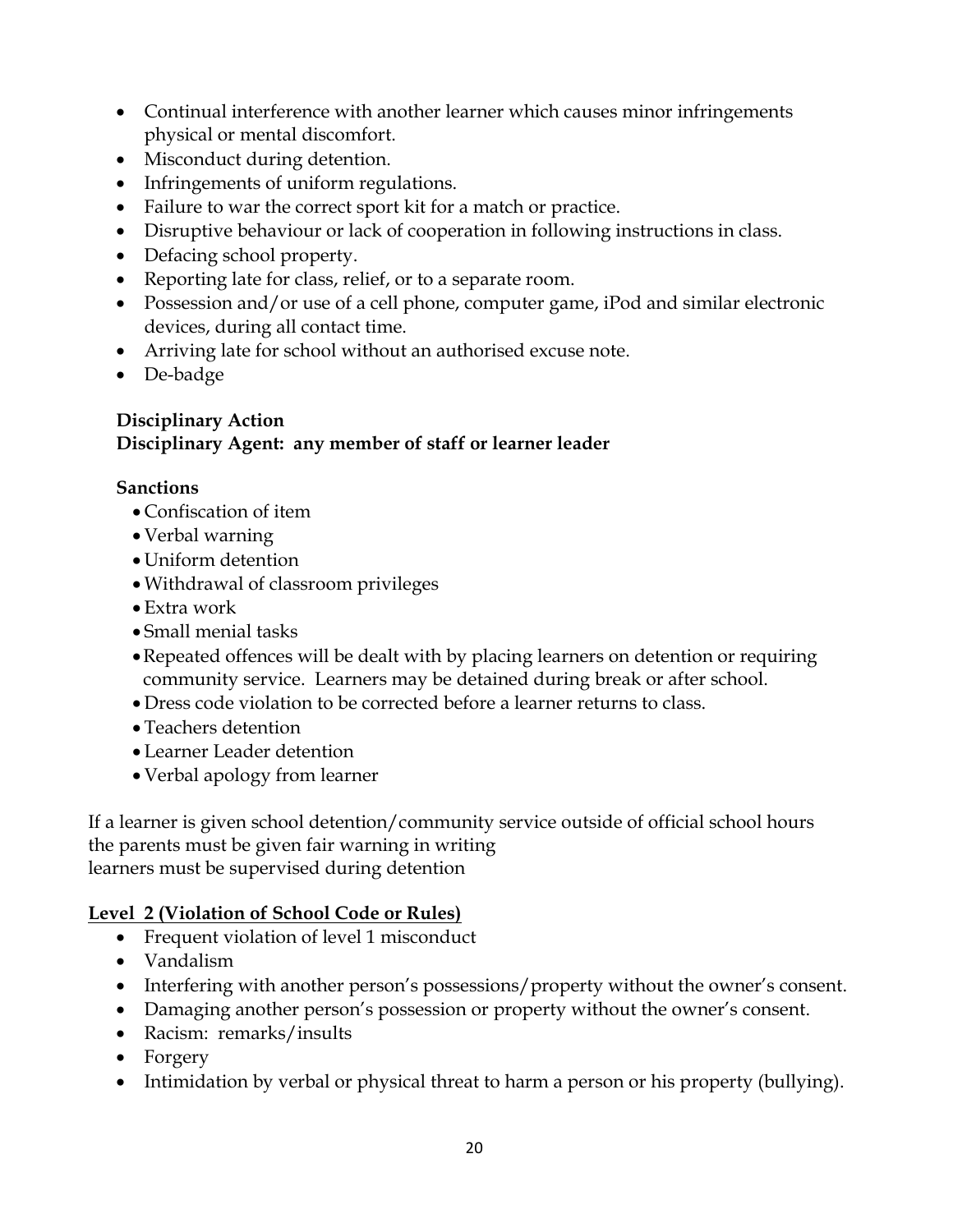- Failure to wear the correct full school uniform when in a public place, including the warning of unauthorised items.
- Using profane language, lying or use obscene gestures
- Verbal or non-verbal abuse
- Disrespect or insolence.
- Insubordination ignoring or failing to carry out a specific instruction (failure to do work/punishment set in a separate room, or failure to report to a separate room, or failure to report to the subject teacher with work/punishment as stipulated).
- Fighting, common assault
- Gambling
- Failure to attend detention.
- Unacceptable hair styles, including bleaching or colouring.
- Display of visible tattoos.
- Using a cell phone
- Cheating, attempting to cheat, or having forbidden material or information in a test venue during controlled testing (class test, term test, internal exams). This includes any form of communication, verbal or non-verbal, with another learner.
- Copying of exercises, projects or any other work.
- Truancy from any contact time.
- Failure to attend an extra-mural activity fixture or function as a participant or official.
- Any action which brings the school's name into disrepute.
- Unreasonable repetition of 1<sup>st</sup> degree misconduct.

### **Disciplinary Action**

## **Disciplinary Agent: Principal, Deputy Principal, Grade Controller, Member of School Management**

### **Sanctions**

- Confiscation of cell phone
- Conference with the learner
- Parental Contact
- Written warnings
- Withdrawal of privileges and/or school related activities
- Daily report
- 1 3 Principal's Detention
- Written apology from learner
- De-badge

### **Level 3 (Serious Violations of School Codes and Rules)**

- Possession of weapons that can cause physical injury (knives, etc).
- Entering the schools' premises while under the influence of alcohol/drugs.
- Tampering with safety and other equipment on school premises.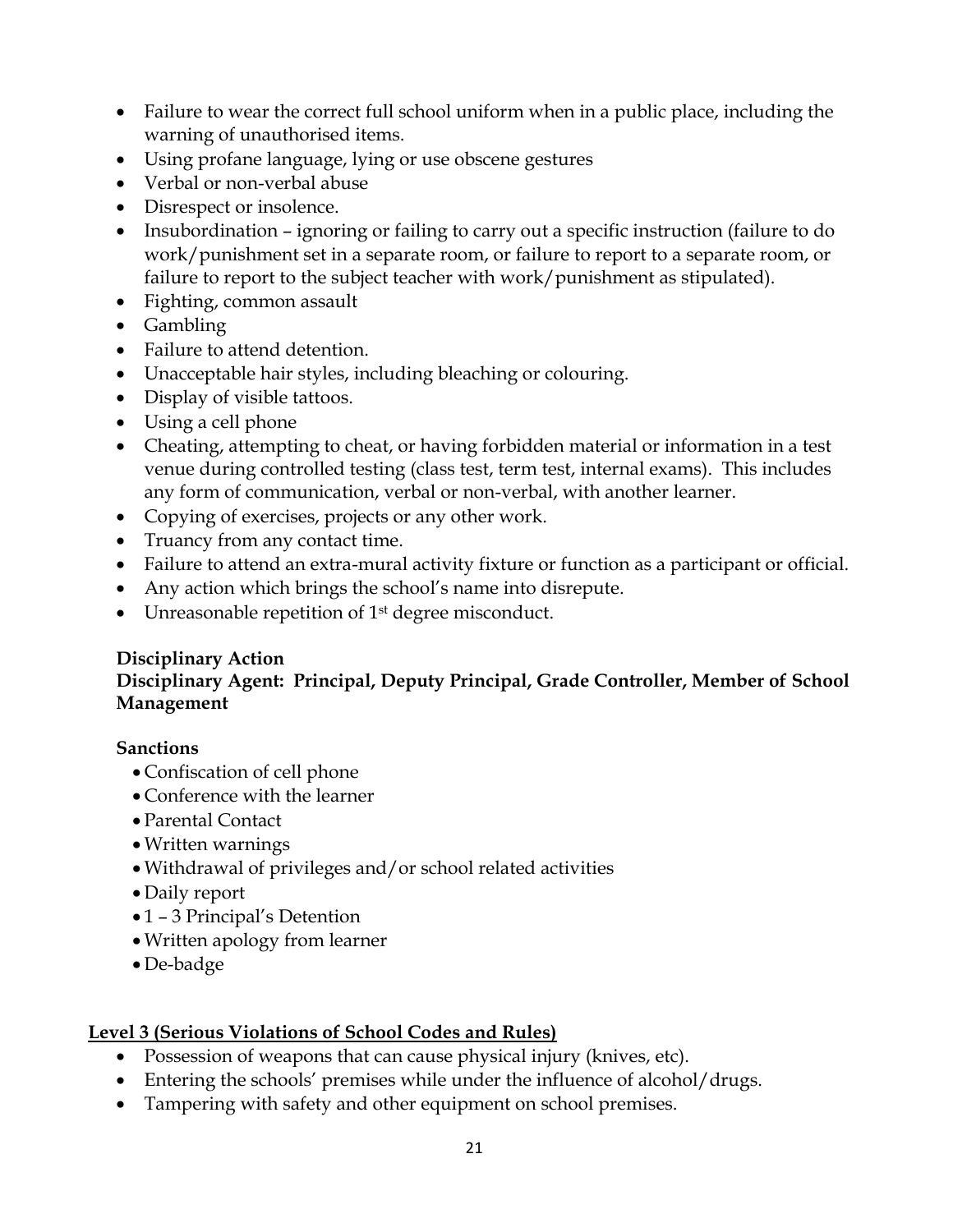- Cheating on tests and examinations
- Fighting
- Truancy from school or leaving school grounds without the necessary permission.
- Any learner who, in or outside of the buildings, or on or off the premises of the school, whilst under the control of the school authorities, intentionally conducts herself in a manner which is or could be seriously detrimental to the maintenance of order or discipline at the school.
- Violating the rights of other learners to receive education by disrupting classes, preventing other learners from attending classes, prevent teachers from providing teaching.
- Violating the rights of the teacher to carry out his/her tasks, to the determent of the school, the staff, the teacher or fellow learners.
- Unreasonable repetition of Level 2 misconduct.

### **Disciplinary Action Disciplinary Agent: Principal, Deputy Principal, School Governing body**

## **Sanctions**

- Any disciplinary measure proposed for Level 2 offences
- Suspension from school related activities e.g. sports, extra-curricular activities
- Written final warning that out-of-school suspension may be implemented.
- Referral to psychologist/counsellor/clinic/community or social worker
- Approved community service
- or more Principal's Detentions
- Suspension
- De-Badge

# **Level 4**

A learner will be guilty of serious misconduct if she, intentionally and without just excuse –

- Seriously threatens, disrupts or frustrates teaching or learning in class
- Engages in a conspiracy to disrupt the proper functioning of the school through collective action
- Insults the dignity of or defames any learner or any other person. This includes making racist remarks
- Engages in any act of physical violence, be it as the aggressor or in defence
- Distributes, or is in the possession of any test or examination material that may enable her to gain an unfair advantage in a test or examination
- Engages in any act of indecency
- Sexually harasses another person
- Is found in possession of or distributes pornographic or offensive material
- Is under the influence of or in the possession of alcohol, drugs or any other intoxicating substance